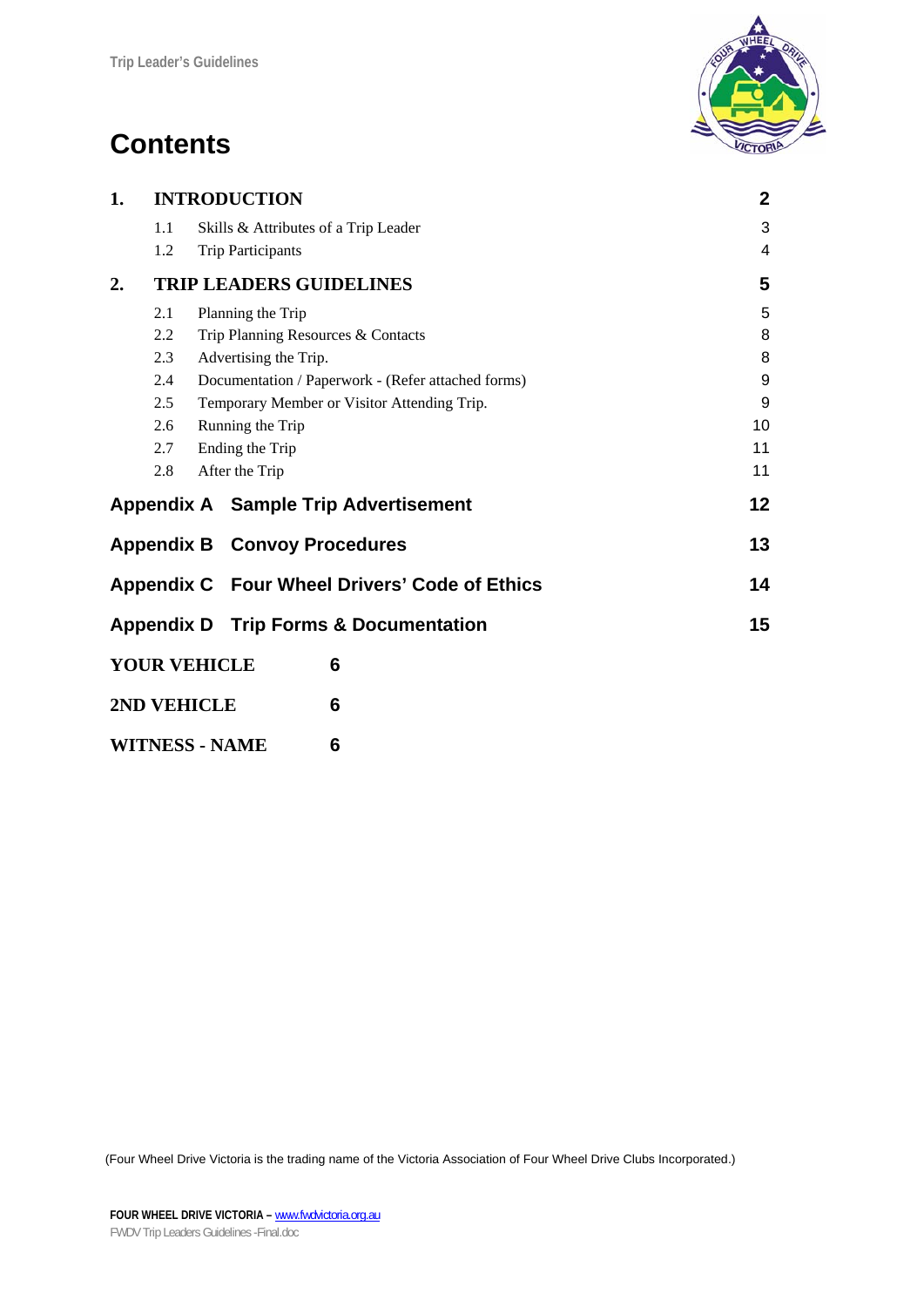# **1. INTRODUCTION**

At the August 2003 Annual General Meeting, FWDV agreed to form a sub-committee with the objective to provide all affiliated FWDV clubs with a simple set of guidelines for Trip Leaders. The sub-committee members are all current members of various 4WD clubs who have a keen interest in ensuring a consistent and simple set of guidelines are developed for club use.

These guidelines have been prepared in response to the Adventure Activity Standards (AAS) produced by the Outdoor Recreation Centre Inc. It is important to note that the AAS are not binding on any person or organisation and have no legal force.

These guidelines have been prepared as a generic document with reference to club specific by-laws and club specific guidelines. There may be special circumstances during a trip where additional actions may be required to ensure safe travelling. At all times, Trip Leaders need to be aware of potential risks and will need to mitigate these risks with common sense logic and appropriate actions.

Each affiliated FWDV club should review its own by-laws and guidelines and ensure that no conflict exists between these guidelines and the club by-laws.

The following clubs were represented in the sub-committee:

Pajero 4WD Club of Victoria Inc.

Nissan 4WD Club of Victoria Inc.

Jackaroo 4WD Club of Australia – Victoria Branch Inc.

Land Rover Owner's Club of Victoria Inc.

Overlanders 4WD Club of Victoria Inc.

CityWest 4X4 Club Inc.

Toyota Landcruiser Club of Victoria Inc.

CFA 4WD Club of Victoria Inc.

Range Rover Club of Victoria Inc.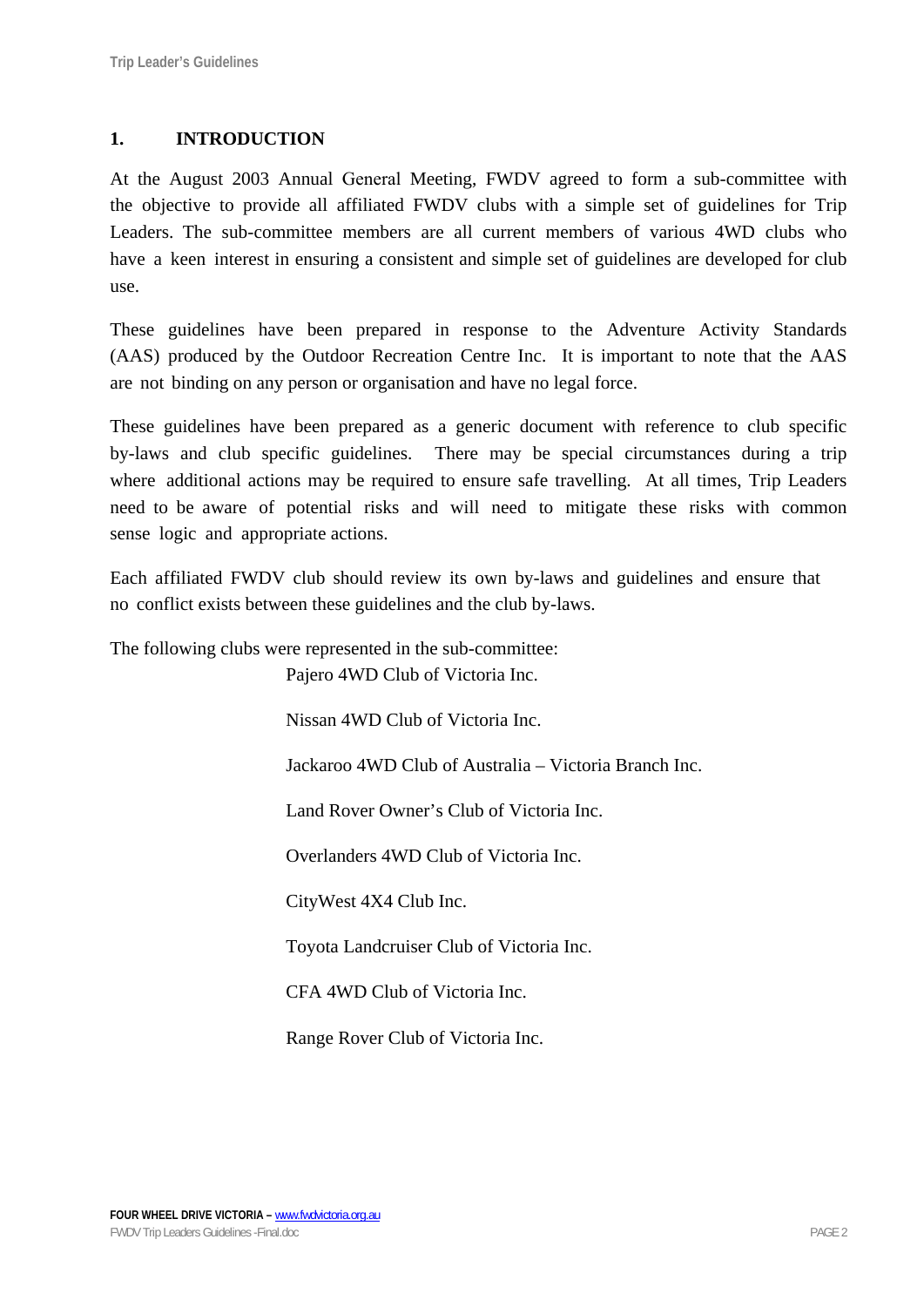## **1.1 Skills & Attributes of a Trip Leader**

Each 4WD club should determine the minimum skills and attributes required of a club member to be considered as a suitable and responsible trip leader. A competent 4WD driver does not necessarily make a good Trip Leader. Trip Leaders should always review their own club rules / regulations / by-laws.

As a suggestion, each club should run training sessions, where experienced Trip Leaders can advise new potential Trip Leaders how to run trips. It would also be advisable that a potential Trip Leader has attended a minimum number of club trips. If Trip Leader training assistance is required, contact Four Wheel Drive Victoria.

The suggested Trip Leader pre-requisites include:

- Ability to organise and a sense of responsibility
- Effective communication skills and ability to demonstrate authority
- Knowledge of radio communications as per club policy
- Map reading skills refer Map Reading Guide (Auslig)
- GPS skills to be used in conjunction with the relevant maps
- Minimum 4WD experience as per club policy requirements
- Knowledge of convoy procedures and ability to organise the placement of vehicles in convoy
- Responsibility for recovery situations or delegation to a suitable person(s)
- Trip preparation skills. As per Planning The Trip (Section 2.1)
- Knowledge of, or research done on the area(s) proposed for the trip
- Appropriate driving experience for the selected tracks
- An understanding of the track classification system
- The ability to assign an appropriate Trip Rating
- Ability to select and nominate an appropriate Tail End Charlie (TEC) and Ground Charlie

The Trip Leader has responsibility for the safe running of the trip. It is the Trip Leader's responsibility to counsel prospective participants regarding their competency and the trip standard, both before and during the trip.

The Trip Leader has at all times, the absolute discretion to make the final judgement to determine the suitability of vehicles or equipment proposed to be used. Furthermore, the Trip Leader has the discretion to accept or reject any person's participation. This specifically includes drivers and passengers, whether before or after the commencement of the trip. This should be done in accordance with the relevant club by-laws / regulations / policy.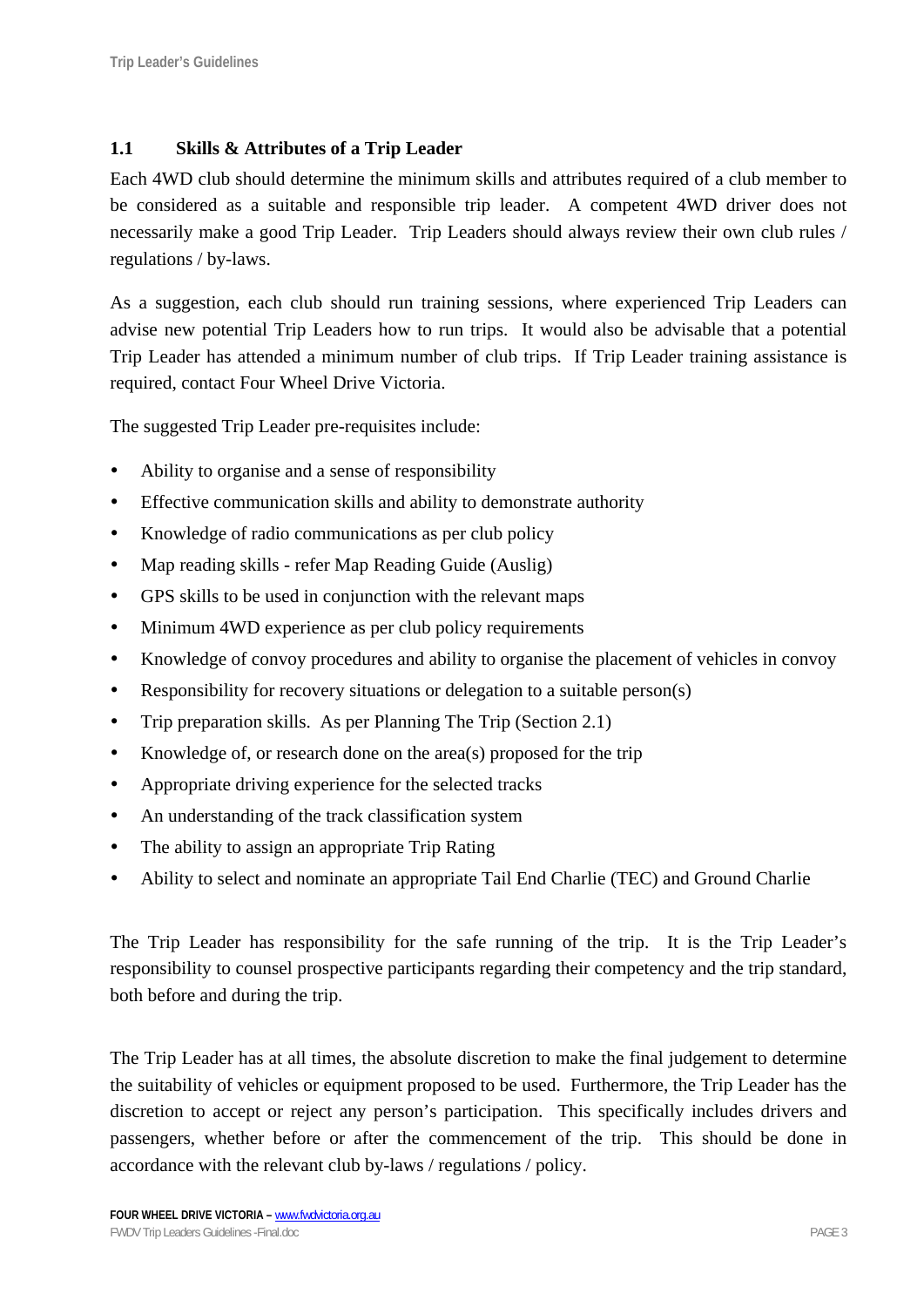# **1.2 Trip Participants**

All participants on a trip are responsible for their own vehicles and the actions that they take. Adequate pre-trip preparation should be undertaken and as a minimum, participants should:

- Register for the trip with the Club Trip Coordinator or Trip Leader. Some trips may have strict limits on convoy numbers. Temporary members need to complete and sign the Temporary Member – Trip Participant Form and hand over to the Trip Leader
- Submit the completed and signed Personal Details Form(s) to the Trip Leader
- Maintain their vehicle in a roadworthy condition and tyres must have suitable tread for the conditions anticipated. For longer range trips it is advisable to have a pre-trip vehicle inspection carried out by a reputable 4WD specialist
- y Ensure that their vehicle has front and rear recovery points fitted. If not fitted as standard, they need to be installed by a competent fitter, and must be safe for use in a recovery situation
- Provide adequate personal supplies of fuel, food, water and clothing for the trip, relevant vehicle and equipment spares or as otherwise advised by the Trip Leader
- Obey the instructions of the Trip Leader at all times
- Not leave the trip without the Trip Leader's knowledge and agreement

Trip participants should have the following training / skills:

- **Essential** 
	- **-** Minimum 4WD experience, in accordance with the advertised trip requirements and club policy requirements
- Preferred
	- **-** Current Level 2 First Aid Certificate or as appropriate for the trip
	- **-** Bush mechanic skills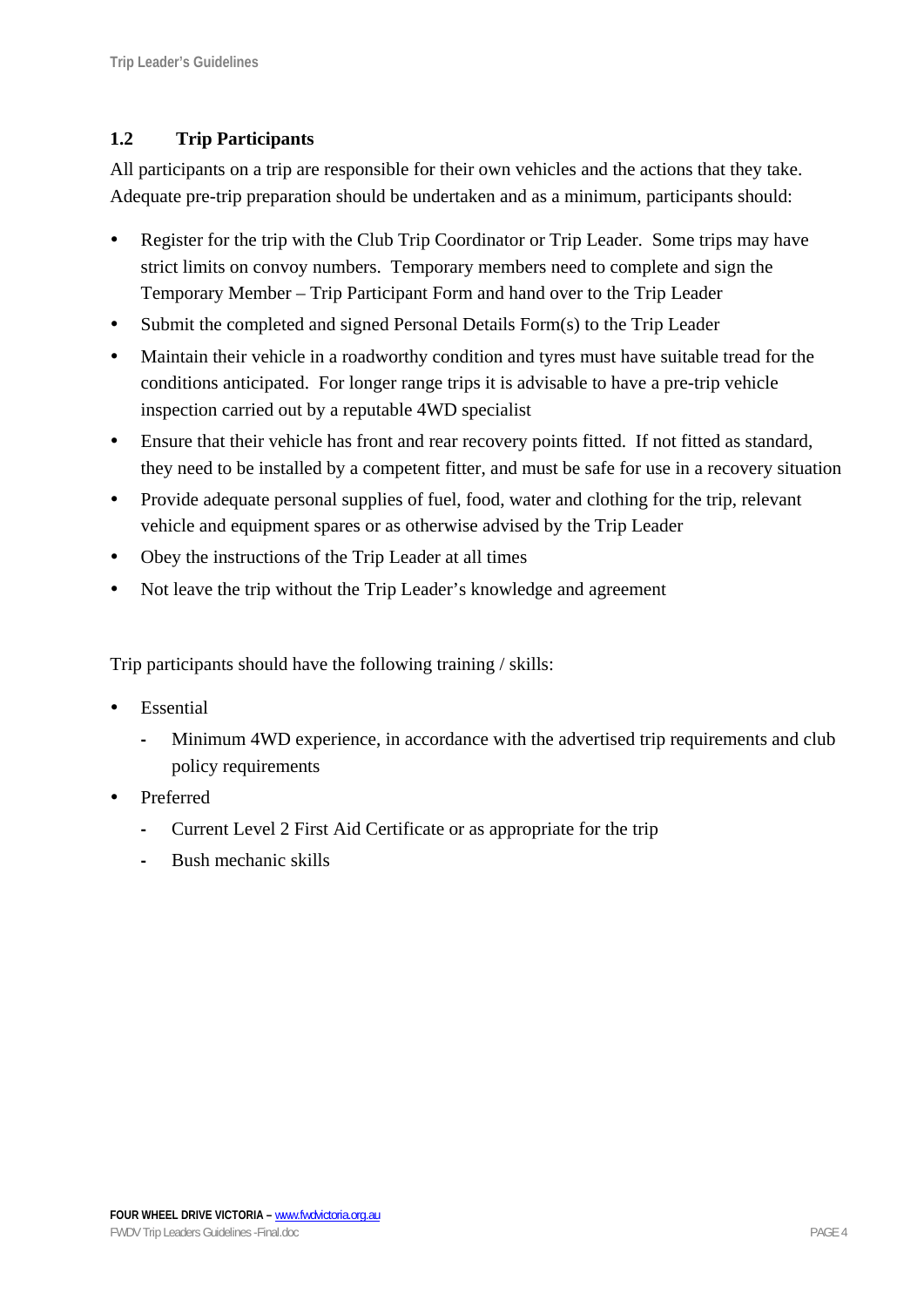# **2. TRIP LEADERS GUIDELINES**

### **2.1 Planning the Trip**

Before setting out on a trip, it is important that some basic planning is completed to ensure that the event is conducted in such a way to ensure that it is both enjoyable and safe for everyone. Selection of the route is the most important consideration. The Trip Leader should endeavour to be conversant with factors such as hazards, points of interest, campsites and expected weather conditions etc.

Consideration should be given to the following:

- **Type** determine the trip type eg, day trip, week-end, outback trip etc
- *Destination* determine the destination and / or areas to be travelled
- *Duration* determine the trip duration and likely stop-overs
- **Route** plan route (tracks) to include alternate routes in case of adverse conditions
- *Trip Rating* rate the trip to the highest expected standard and be prepared enroute to make changes to suit weather or track conditions. It should be noted that four wheel driving is unpredictable by its very nature and variation from the expected degree of difficulty is very possible. The following ratings should be used as a guide:

**Scenic/Social** – Sealed roads and some good unsealed roads or tracks. No four wheel driving experience required. Road tyres are acceptable.

**Easy** – little or no Four Wheel Driving experience required. Road tyres are acceptable. Front and rear recovery points at Trip Leader's discretion. Expected track classification to be encountered – Green.

**Medium** – low range may be needed with a snatch strap recovery possible. All terrain tyres preferred. Front and rear recovery points (rated), basic recovery gear (snatch strap, 2 rated shackles and gloves), and appropriate driver training. Expected track classification to be encountered – Green and Blue.

**Hard** – steep terrain or rutted tracks. Snatch strap and / or winching recovery may be required. All terrain tyres acceptable, mud terrain tyres preferred, road tyres are not acceptable. Front and rear recovery points (rated), basic recovery gear (snatch strap, 2 rated shackles and gloves), and appropriate driver training. Winch and full recovery gear is preferred. Expected track classification to be encountered – mostly Blue & Black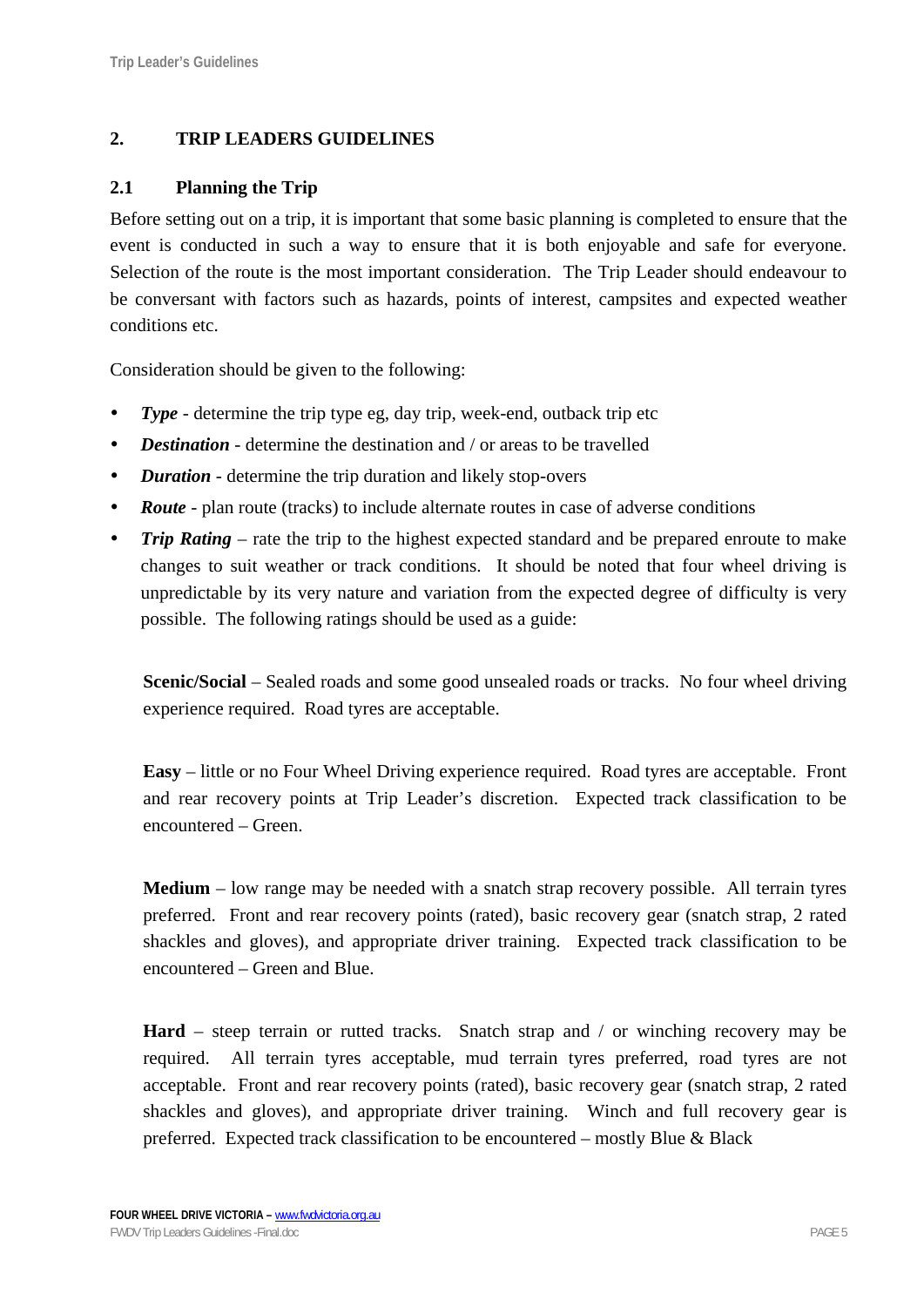**Extreme** – very steep, deeply rutted tracks or rock hopping will be encountered. Front and rear recovery points (rated), full recovery gear (snatch strap, rated shackles, tree trunk protector, winch extension, drag chain and gloves), and appropriate driver training. Winching will be expected and an electric or motorised winch is compulsory on all vehicles. Mud terrain or swamper style tyres essential. Warning: Vehicle damage may occur. Expected track classification to be encountered – Black & Double Black.

• *Track Classification* – a track grading classification scale has been developed to assist in advising Trip Leaders and participants on 4WD trips of the type of tracks that they can expect to encounter. It is intended, over time, for all 4WD tracks to be rated according to this scale and sign-posted accordingly.

On most 4WD trips participants can expect that a variety of tracks will be traversed each with an appropriate rating. Trip Leaders should advise participants of the range of track ratings expected to be encountered on the planned route.

|                    | Easy                           | <b>Medium</b>                        | <b>Difficult</b>                                       | <b>Very Difficult</b>                                      |
|--------------------|--------------------------------|--------------------------------------|--------------------------------------------------------|------------------------------------------------------------|
|                    |                                |                                      |                                                        |                                                            |
| <b>Overview</b>    | All Wheel Drive and High       | Mainly High range 4WD but            | Significant Low range 4WD                              | Low range 4WD with High                                    |
| <b>Description</b> | Range 4WD. Novice Drivers      | Low range required. Some             | with standard 4WD ground<br>clearance. Should have 4WD | ground clearance.                                          |
|                    |                                | 4WD experience<br>recommended.       | driver training.                                       | <b>Experienced Drivers</b>                                 |
|                    |                                |                                      |                                                        |                                                            |
| <b>Advisory</b>    |                                |                                      |                                                        |                                                            |
| Sign               | <b>EASY</b>                    | <b>MEDIUM</b>                        | <b>DIFFICULT</b>                                       | <b>VERY</b><br><b>DIFFICULT</b>                            |
| <b>Expected</b>    | Mostly unsealed roads with no  | Tracks with some steep and/or        | Tracks with frequent steep                             | Tracks with frequent very                                  |
| terrain and        | obstacles and minor gradients. | rocky/slippery/sandy sections.       | and/or rocky/slippery/sandy                            | steep and/or                                               |
| track              |                                | May have shallow water<br>crossings. | sections. Possible water                               | rocky/slippery/sandy sections.<br>May have difficult river |
| conditions         |                                |                                      | crossings.                                             | crossings.                                                 |
|                    |                                |                                      |                                                        |                                                            |
| <b>Vehicle</b>     | All wheel Drive and High       | Suitable for medium clearance        | Suitable for medium to high                            | Suitable for high clearance                                |
| suitability        | Range 4WD. Can be low          | vehicles with dual range and all     | clearance vehicles with dual                           | vehicles with dual range and                               |
|                    | clearance with single range    | terrain or road tyres.               | range and all terrain tyres.                           | tyres suitable for the terrain.                            |
|                    | and road tyres.                |                                      |                                                        | (Mud Terrain tyres).                                       |
| <b>Recovery</b>    |                                |                                      | Recovery equipment required.                           | Winch/Recovery equipment                                   |
| <b>Equipment</b>   |                                |                                      |                                                        | required.                                                  |
|                    |                                |                                      |                                                        |                                                            |

The following classifications will assist in determining an overall Trip Rating: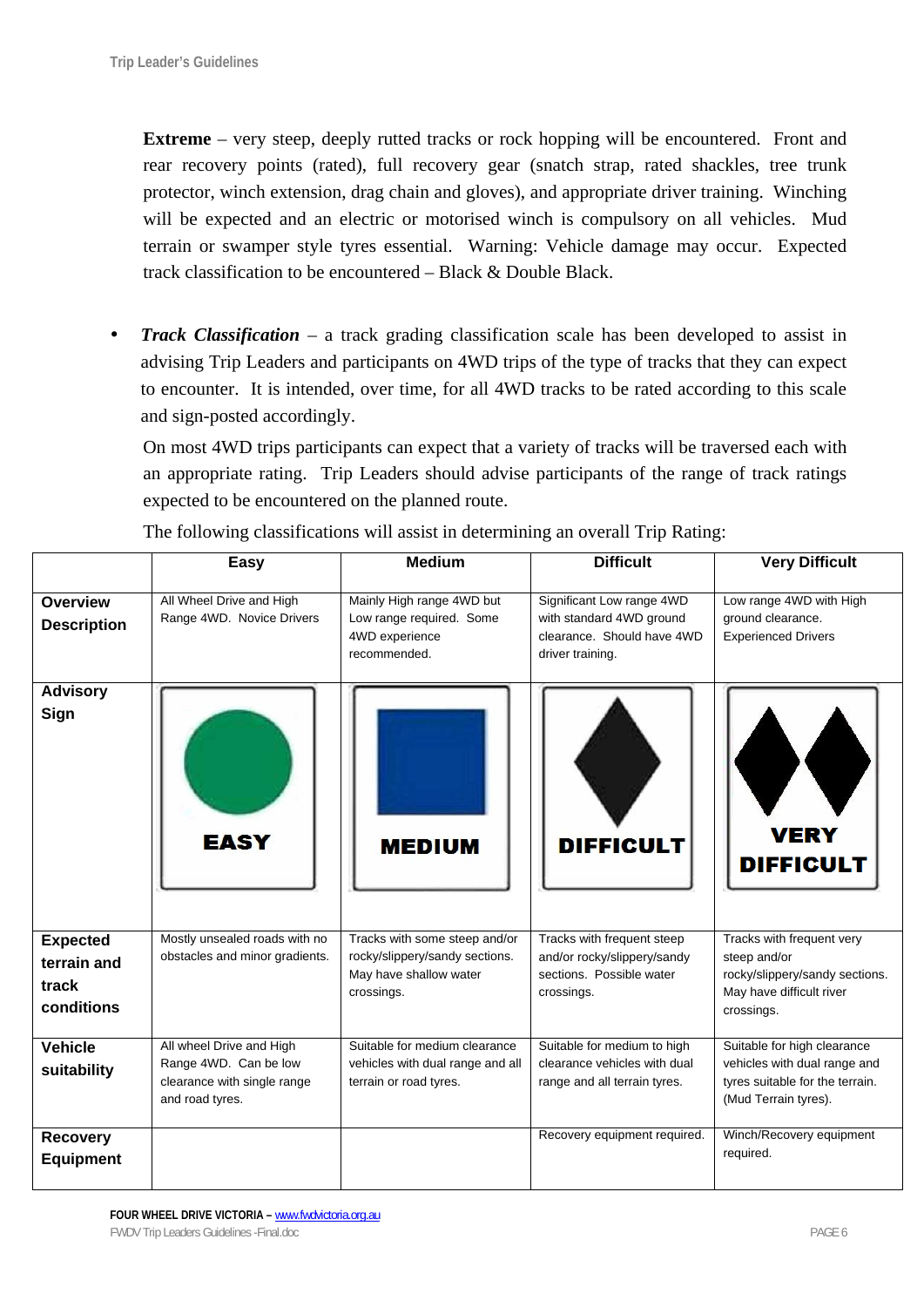| <b>Driver</b><br>Training/<br><b>Experience</b> | Suitable for novice drivers. | Recommended that drivers<br>have experience or 4WD<br>training. Recommended to be<br>done in groups of vehicles. | Recommended for drivers<br>with reasonable experience or<br>4WD training. To be done in<br>groups of vehicles. | Drivers with extensive<br>experience and advanced<br>training should only attempt as<br>there are several technical<br>challenges. Recommended to<br>be done in groups of four or<br>more vehicles. |
|-------------------------------------------------|------------------------------|------------------------------------------------------------------------------------------------------------------|----------------------------------------------------------------------------------------------------------------|-----------------------------------------------------------------------------------------------------------------------------------------------------------------------------------------------------|
| Weather                                         | May be difficult in wet      | Will be more difficult in wet                                                                                    | Will be more difficult in wet                                                                                  | Will be more difficult in wet                                                                                                                                                                       |
|                                                 | conditions.                  | conditions.                                                                                                      | conditions.                                                                                                    | conditions.                                                                                                                                                                                         |

*Participants* - decide on the number of 4WD vehicles, and the number of participants appropriate for the nature of the trip. It is recommended that no more than 30 participants are included on four-wheel drive trips. This is primarily an environmental issue and for groups larger than 30, then extra consideration should be given to minimise the environmental impact of the group at rest areas, camping grounds and during vehicle recoveries.

*Equipment* - assess if any special equipment will be required. i.e. snow chains, hand winch, chain saw, appropriate first aid kit etc. It is highly recommended that a fire extinguisher should be installed in every vehicle in a visible and easily accessible location.

*Vehicle Requirements* – depending on trip duration and location(s), you may need to remind vehicle owners of their responsibility to ensure their vehicle is roadworthy and appropriately set up for the trip.

*Permits* - check if permits are required for the area or areas that you may pass through.

*Maps* – obtain relevant and current maps of the areas.

*Season* - decide on the time of year to run the trip.

*Activities* - consider other activities which may be included in the trip.

*Research* - Gather information about the area to be visited, maps, books, contact other club members and relevant authorities.

*Supplies* - consider, fuel, food, water, clothing, camping requirements, accommodation.

*Convoy Communications* – determine minimum radio requirements for the trip in accordance with club policy.

*Emergency Communications* – determine the communications necessary in an emergency situation. It is important to be aware of areas where normal communication equipment (mobile phones) will not operate, so the need for specialist equipment (sat phone, HF radio, EPIRB etc.) should be considered.

*Ground Charlie* – select your base contact person (Ground Charlie), provide them with your trip details including Emergency Plans, Trip Participant List, Personal Details Forms and Temporary Member Forms. Report to Ground Charlie on an agreed timeframe. Use Sat phone / HF Radio Mobile Phone etc. Reporting method will vary depending on length of trip and destination. Stick to a pre-arranged schedule.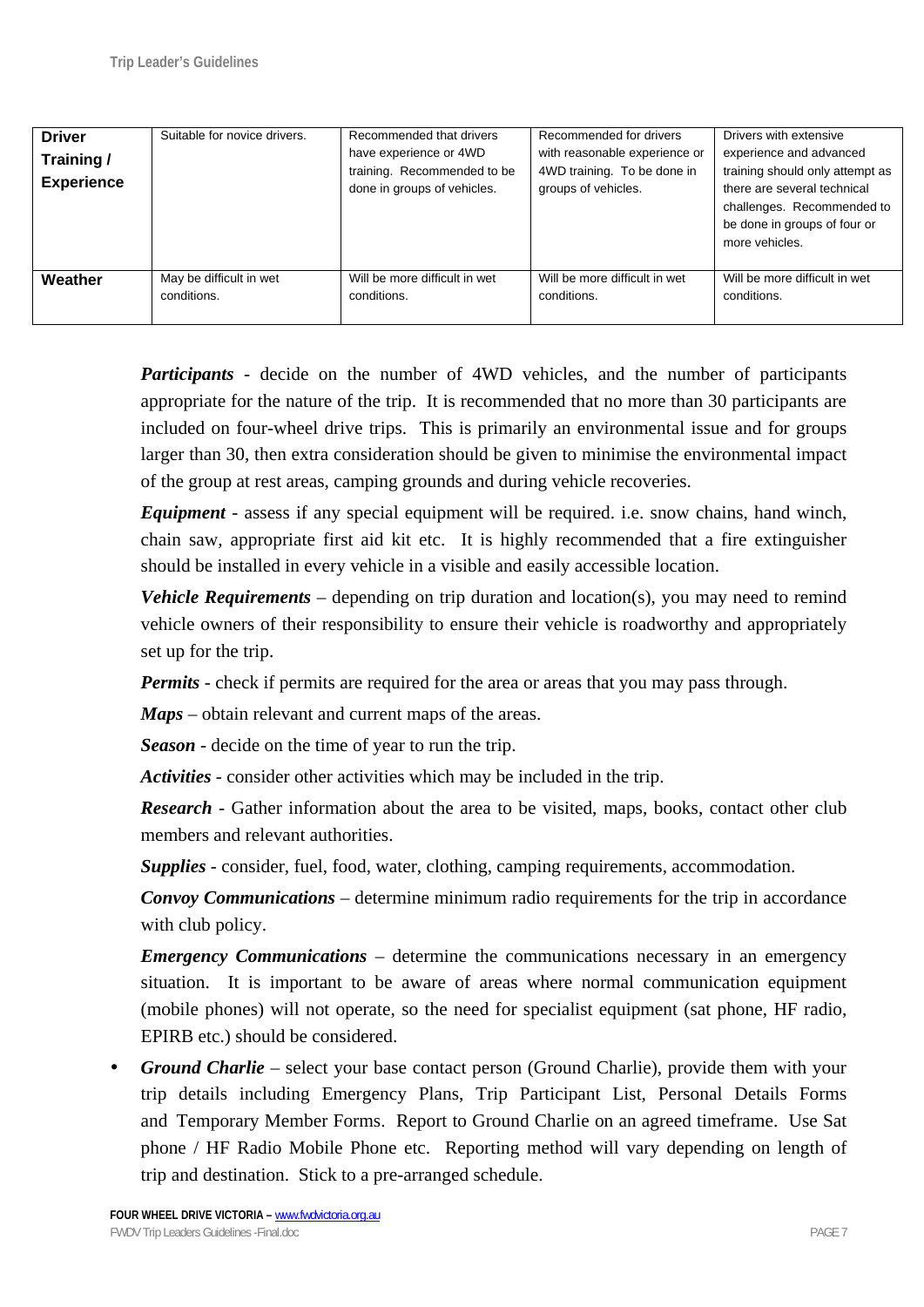*Definition* – Ground Charlie is a person who is contactable at all times (at home or base camp) and who can contact emergency services and / or emergency contacts when and if required

*Emergency Plans* - develop an emergency plan in response to potential incidents such as bush fires, personal injury, mechanical or vehicle damage, alternative routes, Total Fire Bans, etc. Include emergency requirements for food, water and clothing as appropriate for the type of trip. A copy of the Emergency Plan shall also be provided to the TEC at the start of the trip and Ground Charlie before the trip

## **2.2 Trip Planning Resources & Contacts**

Useful contacts include:

- Parks Victoria Information Line Ph: 13 19 63
- Parks Victoria website www.parkweb.vic.gov.au
- Bureau of Meteorology website www.bom.gov.au/weather/vic.
- DELWP Ph: 13 61 86
- DELWP website www.delwp.vic.gov.au
- Four Wheel Drive Victoria Ph: +61 3 9874 7222
- Four Wheel Drive Victoria website www.fwdvictoria.org.au
- Contact the local pub, post office, store or local Park Ranger in the area you are going.
- Reporting inappropriate behaviour to the office

### **2.3 Advertising the Trip.**

- Trip details have to be advertised prior to the trip preferably in the Club newsletter / magazine. For Public Liability insurance reasons, it is necessary to prove it is a club event. The current insurance policy does not cover impromptu trips run by club members
- Trip / Social co-ordinator needs to mention proposed trips at club (monthly) meetings so that they are recorded in the club minutes and retained for a minimum period of six years
- Club trips must be promoted within the club and available to all members. As a guide when a trip is advertised it should have a minimum of two vacancies
- The minimum advertising details for a trip shall include but not limited to:

*Dates / Duration* – nominate dates, commencement time and duration of trip.

*Destination(s)* – state the meeting point, destination(s) and approximate distance to be travelled from start to finish.

*Trip Rating* – advise overall Trip Rating as determined during the trip planning.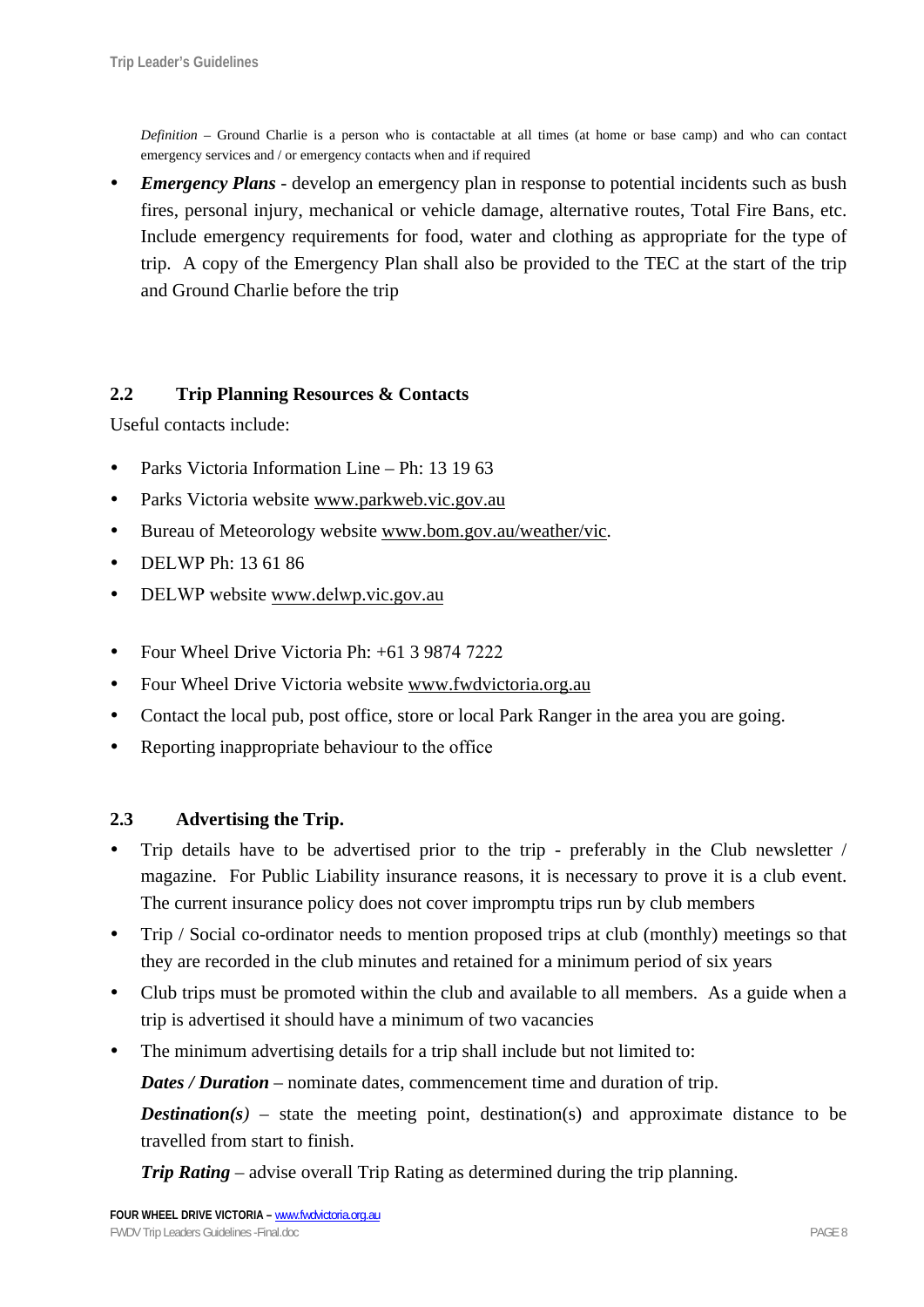*Equipment* – list minimum equipment requirements for the trip in accordance with trip rating. Each club / Trip Leader shall determine the minimum requirements.

*Vehicle numbers* – state minimum number of vehicles (suggested maximum 10 vehicles per convoy). Each club / Trip Leader to determine the limits. Public Liability insurance requirements need to be considered.

*Vehicle requirements* – state minimum vehicle requirements including communications, accessories and relevant vehicle spares. Remind vehicle owners of their responsibility to ensure their vehicle is roadworthy and appropriately set up for the trip.

*Recovery Gear* – state minimum recovery gear required for the trip.

*Provisions* – state the provisions required for trip including*,* food, water, fuel, clothing, medication etc.

Refer Sample Trip Advertisement – Appendix A

### **2.4 Documentation / Paperwork - (Refer attached forms)**

Appendix D, contains all required forms, however not all forms need to be completed on every trip. Details on each of the forms are as follows:

- **Trip Participant List** compulsory form all details must be provided on every trip including visitors and temporary members
- *Temporary Member / Visitor* compulsory form temporary member or visitor status shall be in accordance with Club Rules / By-laws. Determine if a club fee applies. Form must be completed, signed and handed over to the Trip Leader
- *Personal Details Form* compulsory form this form includes medical and personal details, which must be completed and signed by all participants. The form should be placed in a sealed envelope and placed in the participant's vehicle glove box. One additional sealed copy should also be handed over to the Trip Leader
- *Trip Incident Report* details need to be recorded for potential insurance purposes
- *Accident Report* details of any vehicle(s) or property damage accident need to be recorded
- *4WD Accident Survey Form* this form should be completed for statistical purposes and should be forwarded to FWDV
- *Victorian Track Survey Form* when you wish to report on track conditions, complete this form and forward it to FWDV
- *Emergency Plans* refer checklist provided. The checklist can be altered to suite club rules / by-laws

### **2.5 Temporary Member or Visitor Attending Trip.**

Each club needs to decide on how to manage the attendance of a temporary member or visitor on trips. Public Liability insurance requirements need to be considered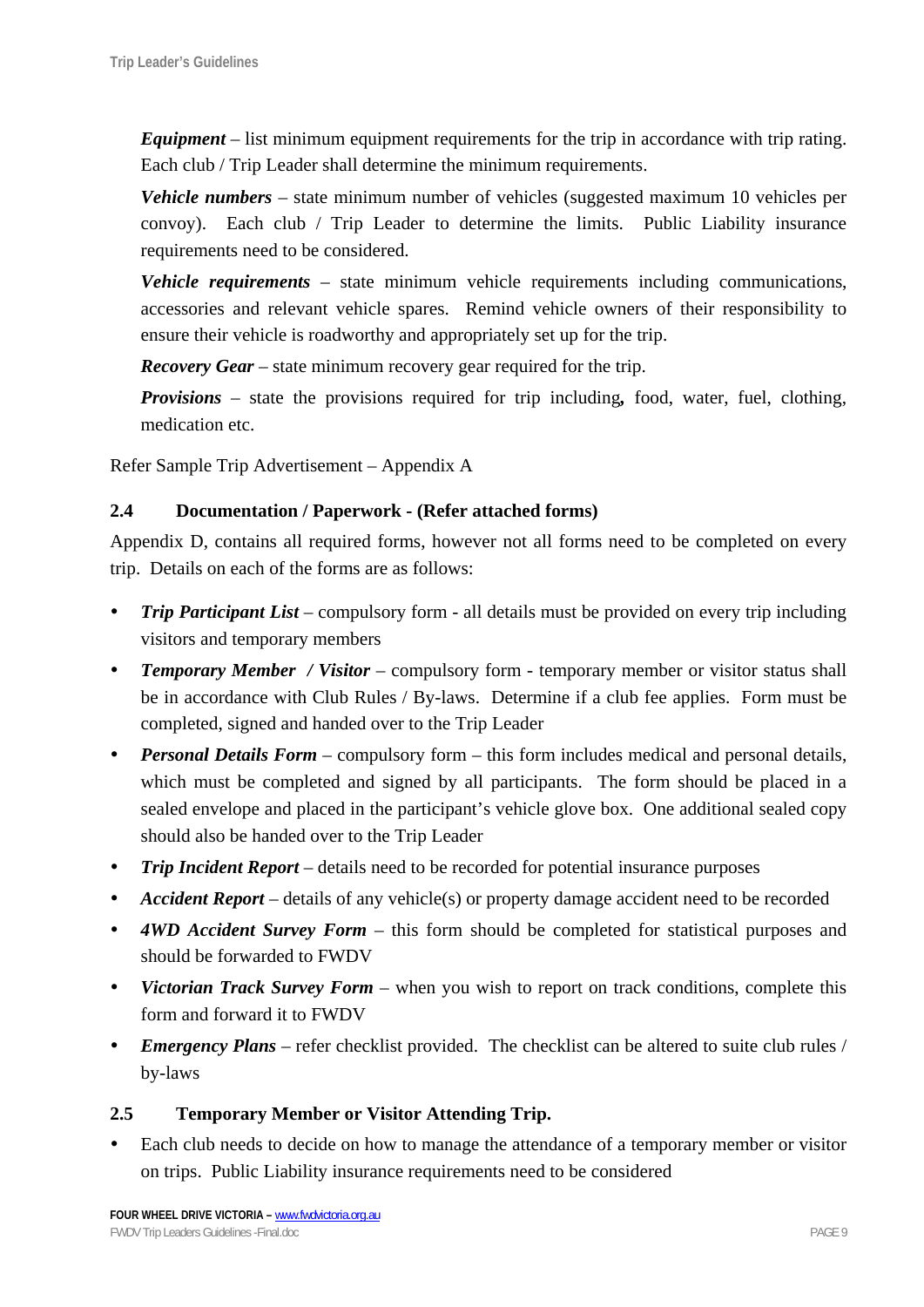Names and details should be included on the Trip Participants List and a Temporary Member Trip Participant form completed and signed. Personal Details Form(s) should also be completed, signed and handed over to the Trip Leader in sealed envelopes

# **2.6 Running the Trip**

The following activities and tasks should be carried out:

- *Meeting point* state the meeting point and carry out all the introductions
- *Briefing(s)* provide trip briefing(s) and state the planned daily activities
- *Secure loading* remind participants to check that all equipment stored in, or on the vehicles are secured appropriately
- *Head count* confirm head count before, during and immediately following the trip
- *Trip report* nominate person(s) to complete trip report(s)
- *Weather* check weather reports prior to trip and if possible, every day on a multi-day trip
- *First aid* identify a first aider in the group and / or location of first aid kit(s)
- *Convoy order* determine convoy order and appoint a Tail End Charlie (TEC)
- *Tail End Charlie* the TEC has the responsibility for keeping the trip leader informed of the progress or delays of the group and for ensuring that gates are left open or closed as found by lead driver
- *Convoy procedures* explain convoy procedures as per club Rules / By-laws. Refer Appendix B.
- *Communication* decide on radio channel and do a radio check before departing. Channel 10 shall be used as the National 4WD Channel to contact other groups in the vicinity and to avoid head-on collisions
- *Ground Charlie –* contact Ground Charlie as agreed
- *Tread lightly* look after the environment and leave nothing but footprints
- *Code of ethics* remind participants about the code of ethics (Refer Appendix C)
- *Breaks* make sure you provide adequate toilet breaks, coffee breaks etc *Setting camp* – make sure you stop and set up camp well before sun set. Happy hour is a good idea and gets the group to mix and socialise
- Leaving trip early when it is agreed between the Trip Leader and a participant that they will depart the trip prior to completion, the departing driver should confirm a safe exit route with the Trip Leader. The Trip Leader should advise Ground Charlie of the participant's departure at the earliest opportunity, being at least the next pre-arranged communication time. It is not desirable for a single vehicle to travel in the bush off-road. Where possible assign one or more vehicles, preferably with experienced drivers, to assist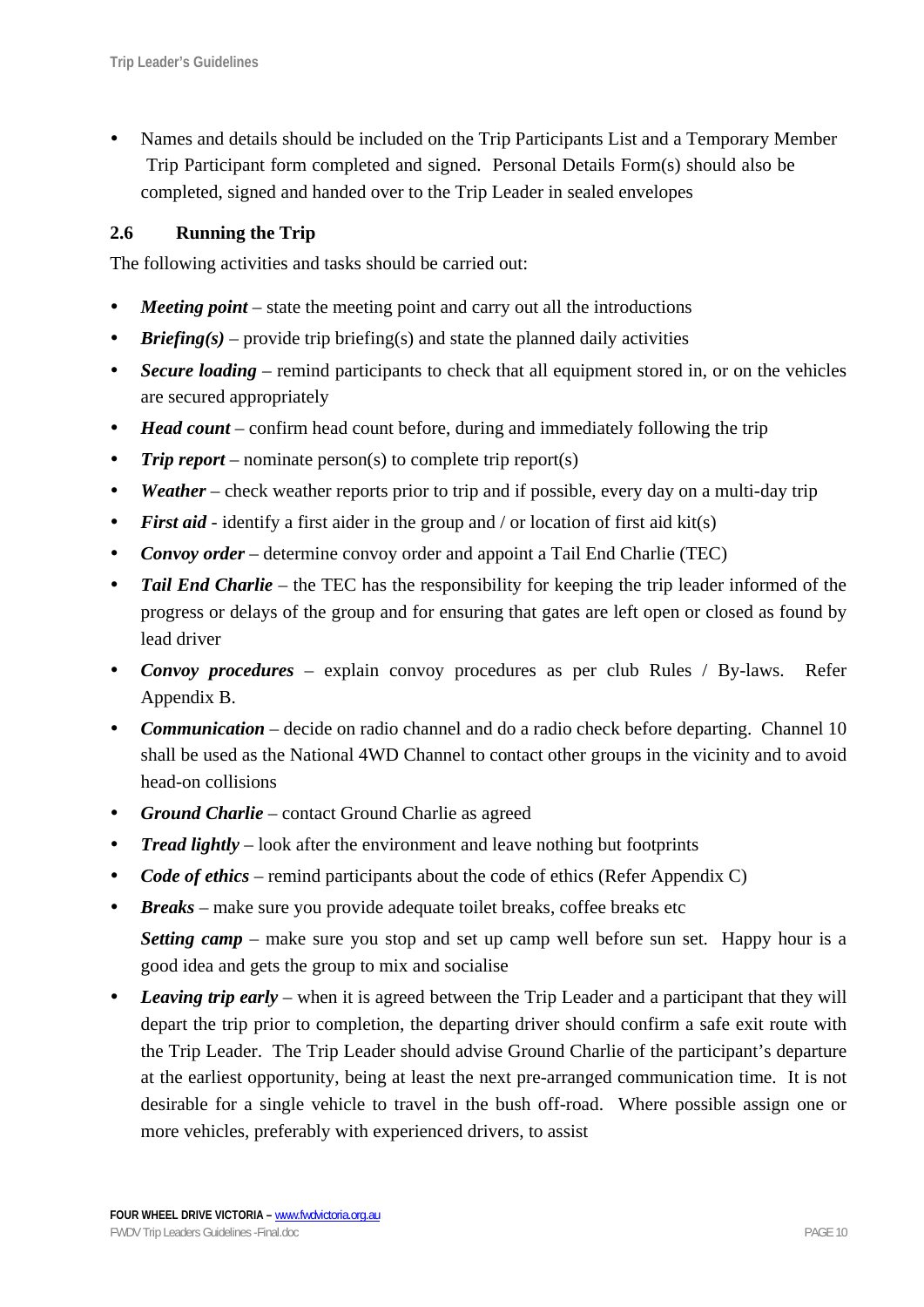# **2.7 Ending the Trip**

It is important to have a definite end point.

- *End point* select a location during the planning stages
- *Announcement* make an announcement that it is the end of the trip
- *Getting home* provide instructions on how to get back to a known point / road or even home
- *Trip reports* confirm person(s) writing trip report(s)
- **•** *Ground Charlie* notify Ground Charlie
- *Paperwork* complete the relevant paperwork reports etc. Return Personal Details forms to all participants

## **2.8 After the Trip**

- Return club or any other equipment borrowed or on loan
- Hand in paper work (forms) to club Trip Co-ordinator, or other designated person(s)
- When applicable, submit Victorian Track Survey Form and 4WD Accident Survey Form to Four Wheel Drive Victoria
- Ensure the trip report is submitted for club magazine by required date
- Clean vehicle and equipment after each trip and between eco-sensitive areas Start thinking about planning the next trip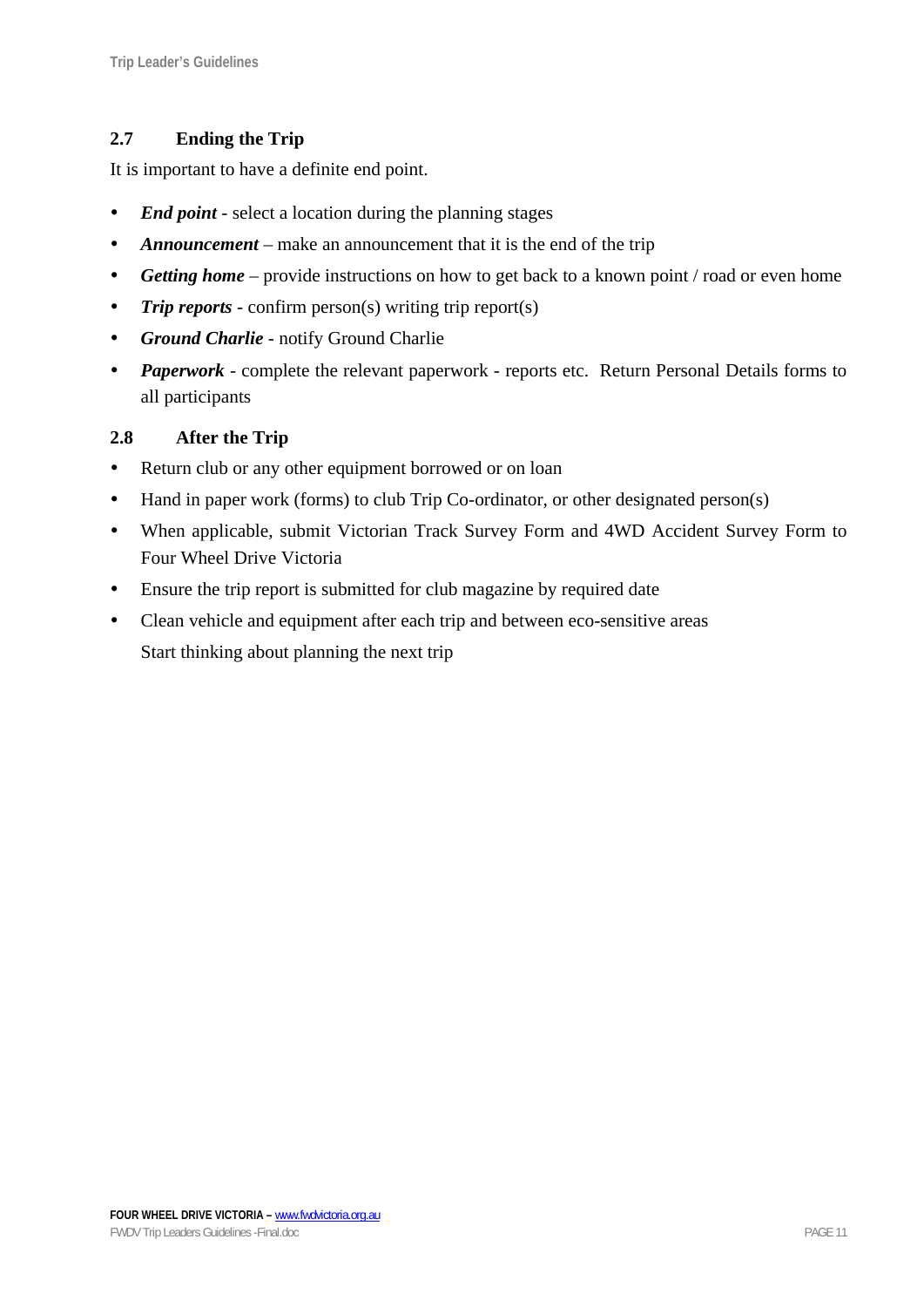# **Appendix A Sample Trip Advertisement**

# **High Country Adventure**

**Date(s):** Saturday 1st – Tuesday 4th November

**Description:** The purpose of this trip is to introduce new members to some of the great 4WD only parts of our Alpine National Park. Highlights of the trip will include views from the Pinnacles, descending into the Wonnangatta River valley via the legendry Billy Goat Bluff Spur, camping beside the Wonnangatta River, a day trip via some great tracks including the spectacular access track to the summit of Mt Blue Rag and return via Dargo High Plain, and a day visiting the ghost towns and abandoned mines in the Talbotville – Grant Historical Area, plus a Cup Eve party on the banks of the wild and free flowing Wonnangatta River.

**Meeting Place and Time:** 9am at McDonalds, Princes Highway Pakenham

**Approximate Distance:** approx. 1000 km

**Fuel:** Full tank ex Melbourne. Fuel can be purchased at camping ground or at Dargo.

**Convoy Limit:** 8 vehicles

**Trip Standard:** Medium - low range will be needed on some tracks. Driver Training required.

**Recovery Equipment:** Snatch strap and two rated shackles minimum. Front and rear recovery points.

**Camping:** We will base-camp in the Wonnangatta Caravan Park 9km from Dargo - ample grassy campsites right beside the Wonnangatta River. Camping fees payable.

**Vehicle:** It is your responsibility to ensure your vehicle is roadworthy and appropriately set up for the trip. All terrain tyres preferred. CB Radio 27 Mhz or UHF.

**Provisions:** Camping equipment, clothing and supplies for 4 days. Basic food can be purchased at camping ground or at Dargo.

**Equipment:** Basic vehicle spares. First aid kit. Fire extinguisher fitted in a visible and accessible location.

**Telephone:** (03) 9123 456 **Mobile:**(0123) 123 456

**Event Organiser(s):** John Citizen **Email:** john.citizen@ozemail.com.au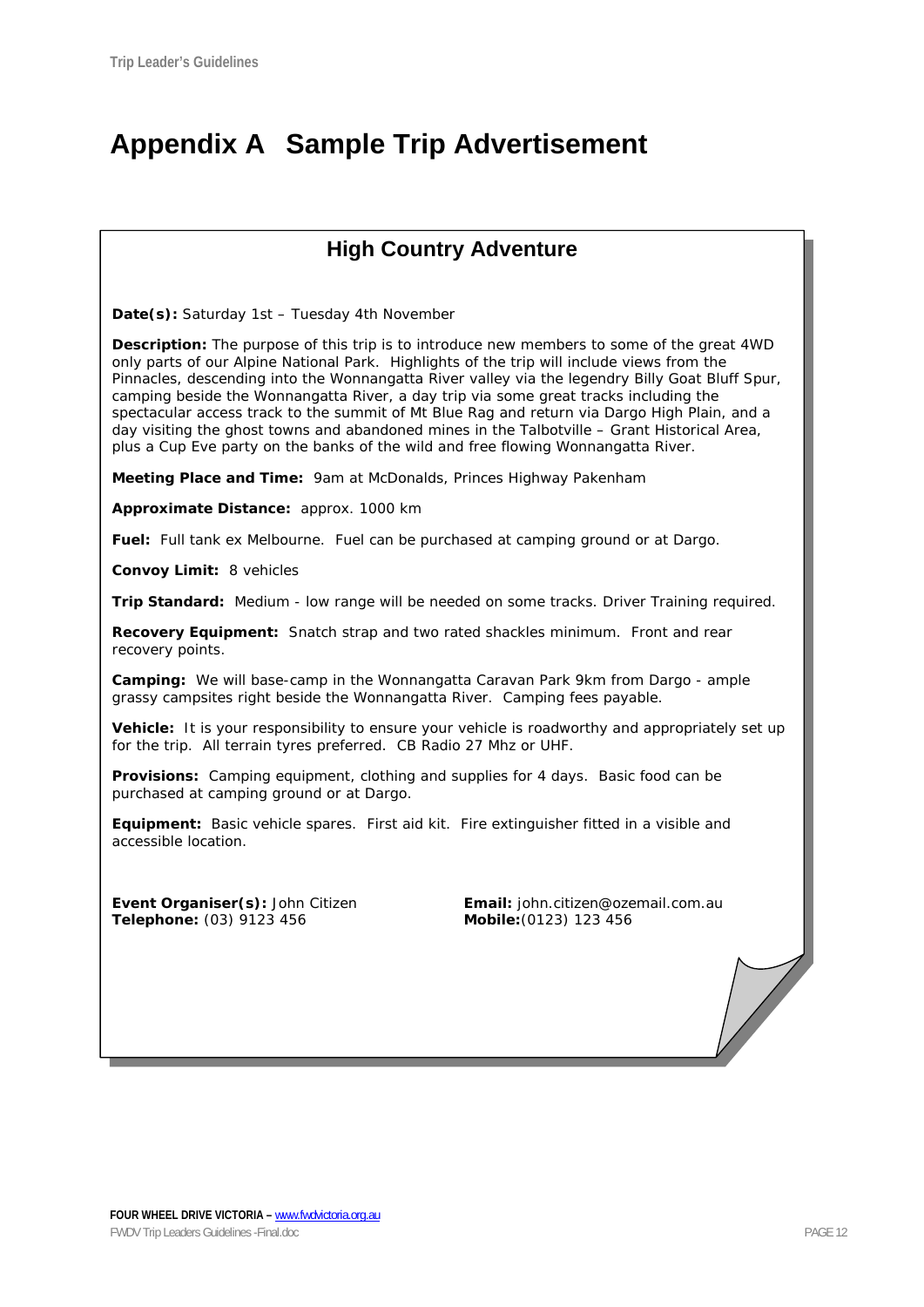# **Appendix B Convoy Procedures**

**Start -** At the commencement of the trip, the Trip Leader shall arrange the convoy order and nominate a vehicle to be last in the convoy (Tail End Charlie).

All vehicles shall stay in the convoy order unless directed otherwise by the Trip Leader.

**Communications -** Convoy communication shall by the designated CB Radio or UHF Radio channel selected. The nationally recognised 4WD convoy channel is Channel 10 on both AM and UHF frequencies.

If you are unable to make radio contact, flash your headlights onto the vehicle ahead. This is a signal for the rest of the convoy to stop.

Keep unnecessary chatter on the radio to a minimum when navigating difficult areas.

If in any doubt of the best / safest way to proceed through hazards / obstacles, ask the Trip Leader or more experienced driver for advice. Remember you probably won't be the only one experiencing difficulty.

Acknowledge all radio calls from the Trip Leader.

**Travelling**- Keep the vehicle behind you in view at all times and at any decision point (corner, deviation, obstacle):

- *Wait for the following vehicle*
- *Indicate where to go (use indicators if appropriate)*
- When acknowledgment is received, then proceed

Drive at your COMFORTABLE and SAFE speed. Generally keep 4-6 vehicle lengths distance between vehicles and keep the convoy moving.

On steep inclines / obstacles:

y *Proceed one vehicle at a time* 

On very steep or difficult terrain:

Call the next vehicle through when you are clear

All gates are to be left as they were found. The Trip Leader is responsible to ensure that the last vehicle knows to leave the gate open or closed.

Vehicles should not leave the convoy other than in exceptional circumstances and before doing so must obtain approval from the Trip Leader.

Remember you are responsible for the vehicle behind you!

**Code of Ethics** - At all times abide by road rules and regulations and drive in a manner consistent with the Four Wheel Driver's Code of Ethics.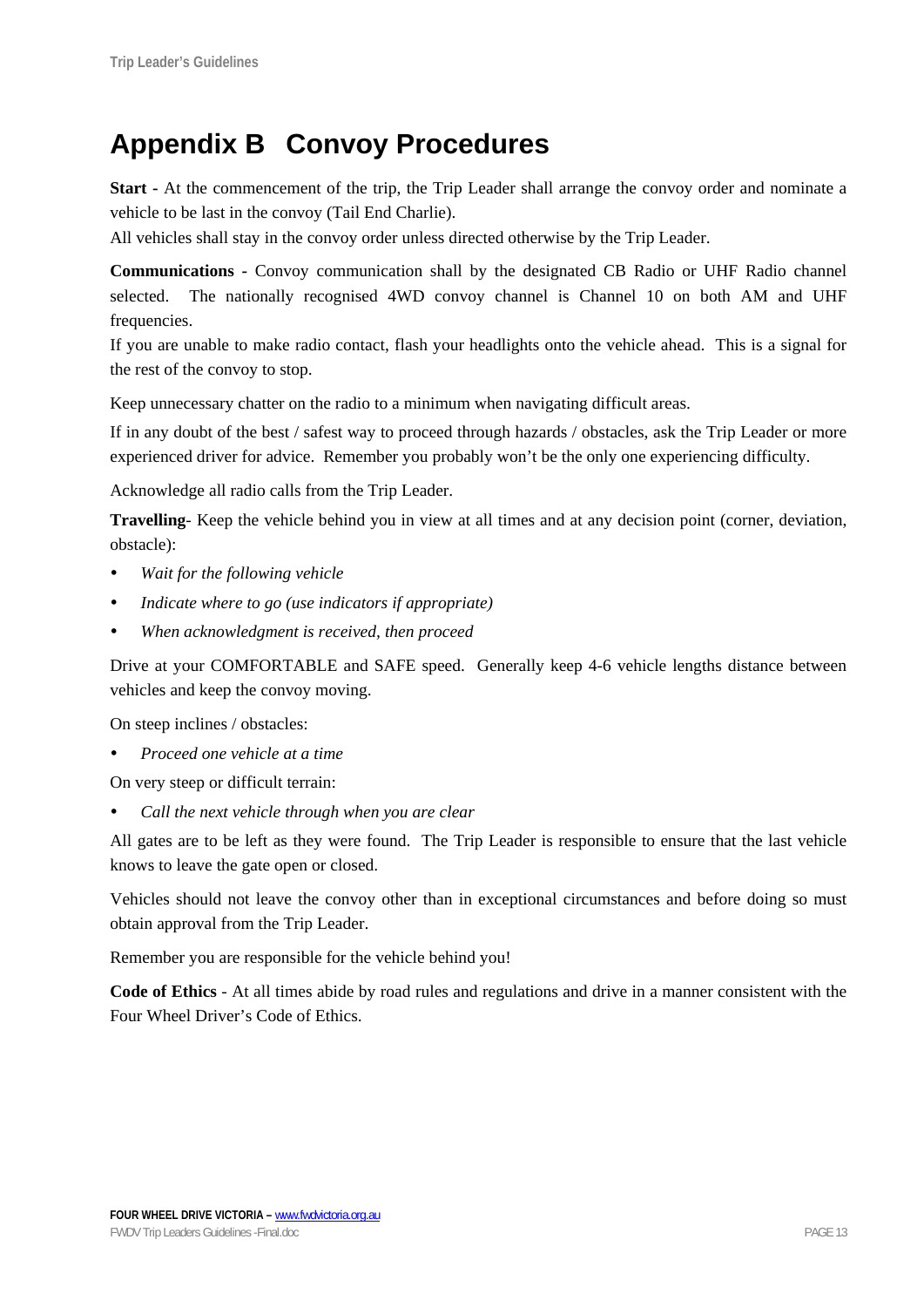# **Appendix C Four Wheel Drivers' Code of Ethics**

Four Wheel Drive Australia (ANFWDC) has produced this document in the interest of promoting responsible recreational vehicle use.

All members of Four Wheel Drive Victoria and its affiliated clubs should abide by this Four Wheel Driver's Code of Ethics:

- 1) Obey the laws and regulations for Recreational Vehicles that apply to public lands.
- 2) Respect the cultural, heritage and environmental values of public / private land by obeying restrictions that may apply.
- 3) Respect our flora and fauna. Stop and look but never disturb.
- 4) Keep to formed vehicle tracks.
- 5) Keep the environment clean. Carry your own and any other rubbish out.
- 6) Keep your vehicle mechanically sound and clean to reduce the environmental impact.
- 7) Adopt minimal impact camping and driving practices.
- 8) Seek permission before driving on private land. Do not disturb livestock or watering points, leave gates as found.
- 9) Take adequate water, food, fuel, basic spares and a first aid kit on trips. In remote areas travel with another vehicle and have appropriate communications.
- 10) Enjoy your recreation and respect the rights of others.
- 11) Plan ahead and lodge trip details with a responsible person.
- 12) Support four-wheel drive touring as a responsible and legitimate family recreational activity. Consider joining an affiliated four-wheel drive club.
- 13) Report inappropriate behaviour to the office (9874 7222)

### THIS CODE SUPPORTS THE NATIONAL RECREATIONAL VEHICLE POLICY AND IS VALUABLE, ONLY IF YOU OBSERVE IT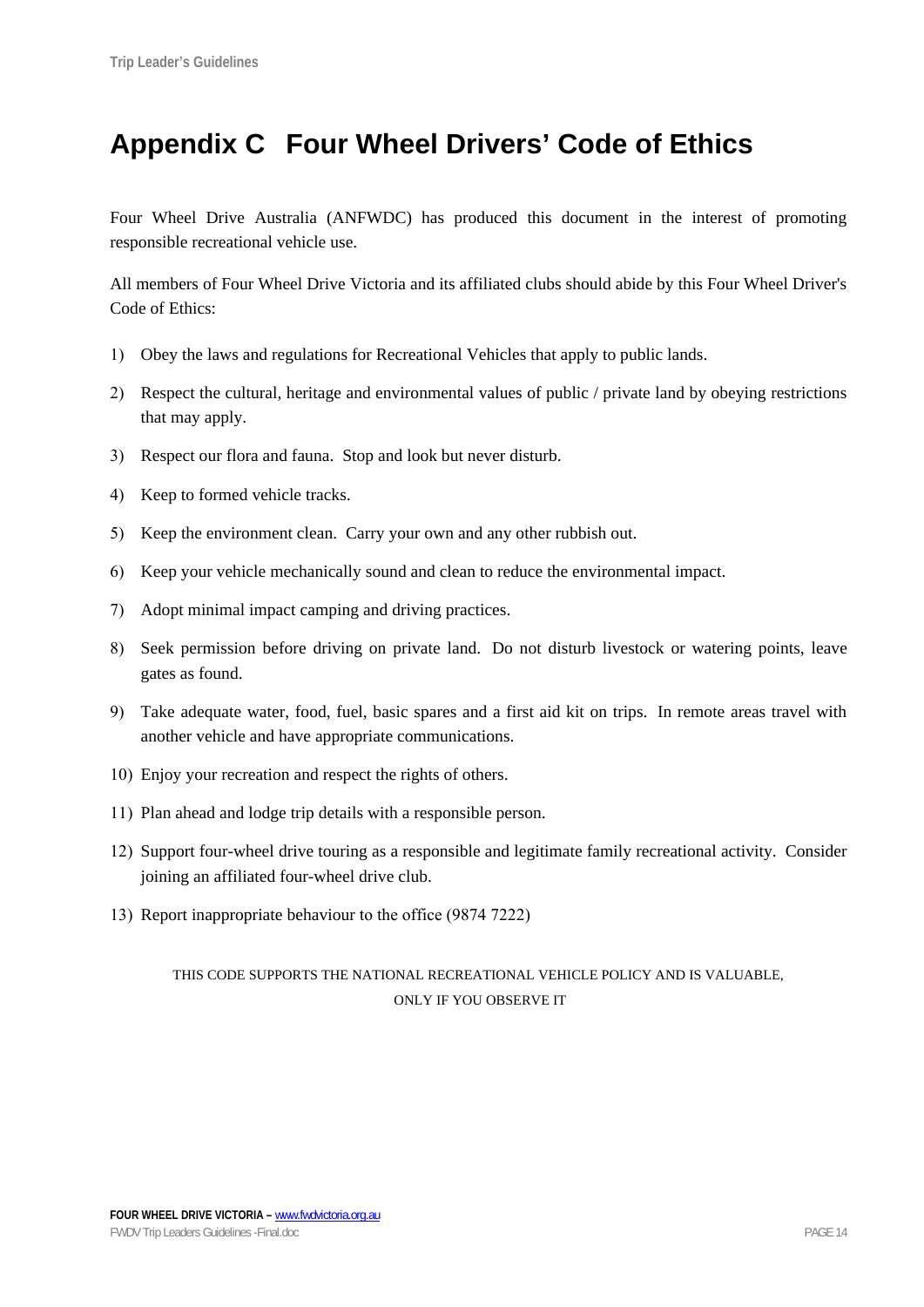# **Appendix D Trip Forms & Documentation**

- Trip Participant List
- Temporary Member Trip Participant Form
- Personal Details Form
- Trip Incident Report
- Accident Report Form
- 4WD Accident Survey Form
- Emergency Plans Check List
- Victorian Track Survey Form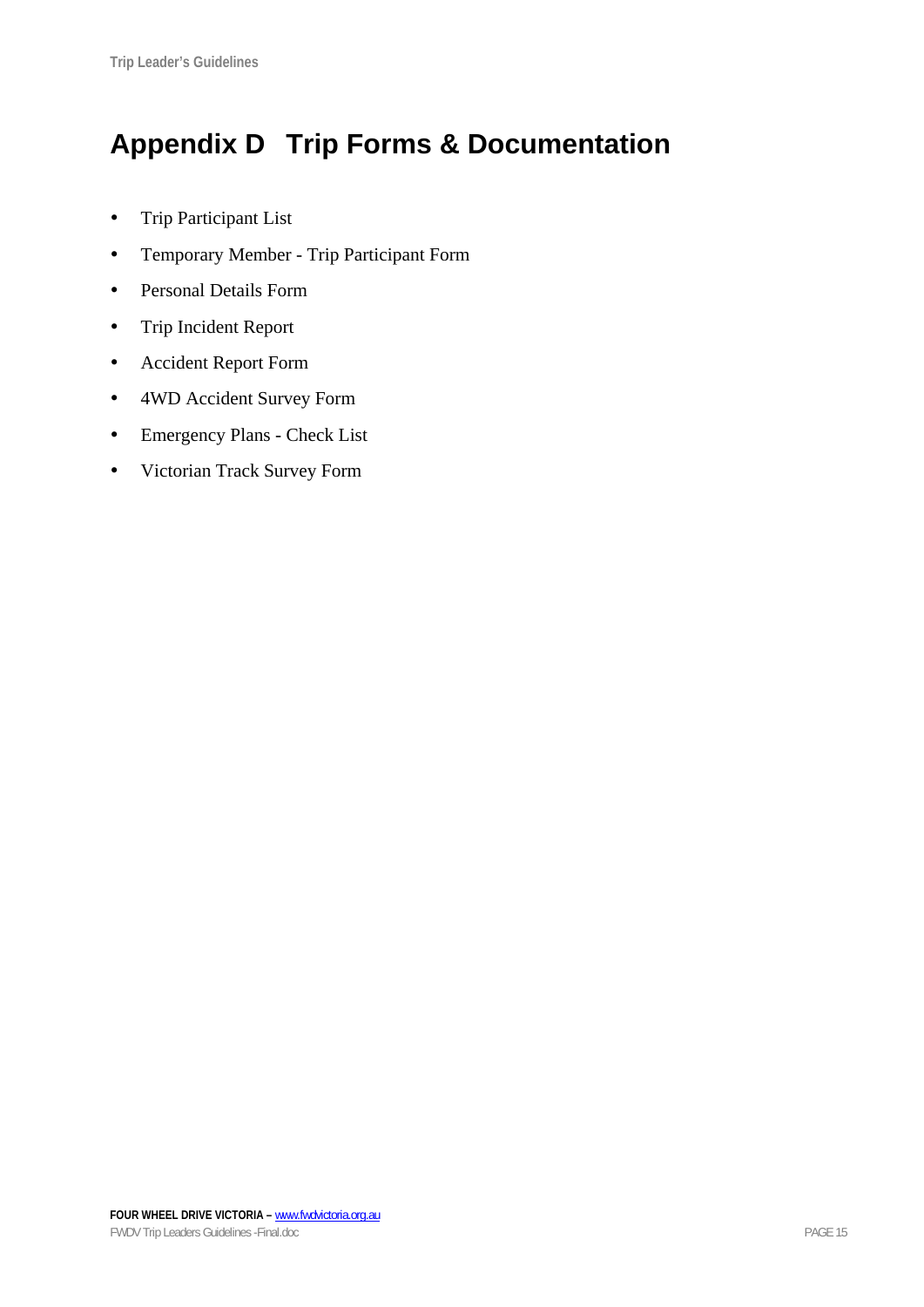

## **TRIP PARTICIPANT LIST**

Complete this form for all advertised club trips with copies to Ground Charlie prior to the trip and the Trip & Social committee member at the end of the trip.

| <b>Trip Name</b> | <b>Location(s)</b> | Date(s) | <b>Trip leader</b> | <b>Ground Charlie</b> |
|------------------|--------------------|---------|--------------------|-----------------------|
|                  |                    |         |                    |                       |

#### **ALL PARTICIPANTS:**

| <b>Driver's Name</b> | <b>M'Ship</b><br>No. | Vehicle<br>Make/Model | <b>Vehicle</b><br>Reg'n<br>No. | No of<br><b>Passengers</b> | <b>Personal</b><br><b>Details</b><br>Form Y/N | <b>Passenger's Names</b> |
|----------------------|----------------------|-----------------------|--------------------------------|----------------------------|-----------------------------------------------|--------------------------|
|                      |                      |                       |                                |                            |                                               |                          |
|                      |                      |                       |                                |                            |                                               |                          |
|                      |                      |                       |                                |                            |                                               |                          |
|                      |                      |                       |                                |                            |                                               |                          |
|                      |                      |                       |                                |                            |                                               |                          |
|                      |                      |                       |                                |                            |                                               |                          |
|                      |                      |                       |                                |                            |                                               |                          |
|                      |                      |                       |                                |                            |                                               |                          |
|                      |                      |                       |                                |                            |                                               |                          |
|                      |                      |                       |                                |                            |                                               |                          |
|                      |                      |                       |                                |                            |                                               |                          |
|                      |                      |                       |                                |                            |                                               |                          |
|                      |                      |                       |                                |                            |                                               |                          |

ANY REPORTABLE INCIDENTS ? – Yes / No (If Yes, fill in the Incident Report Form)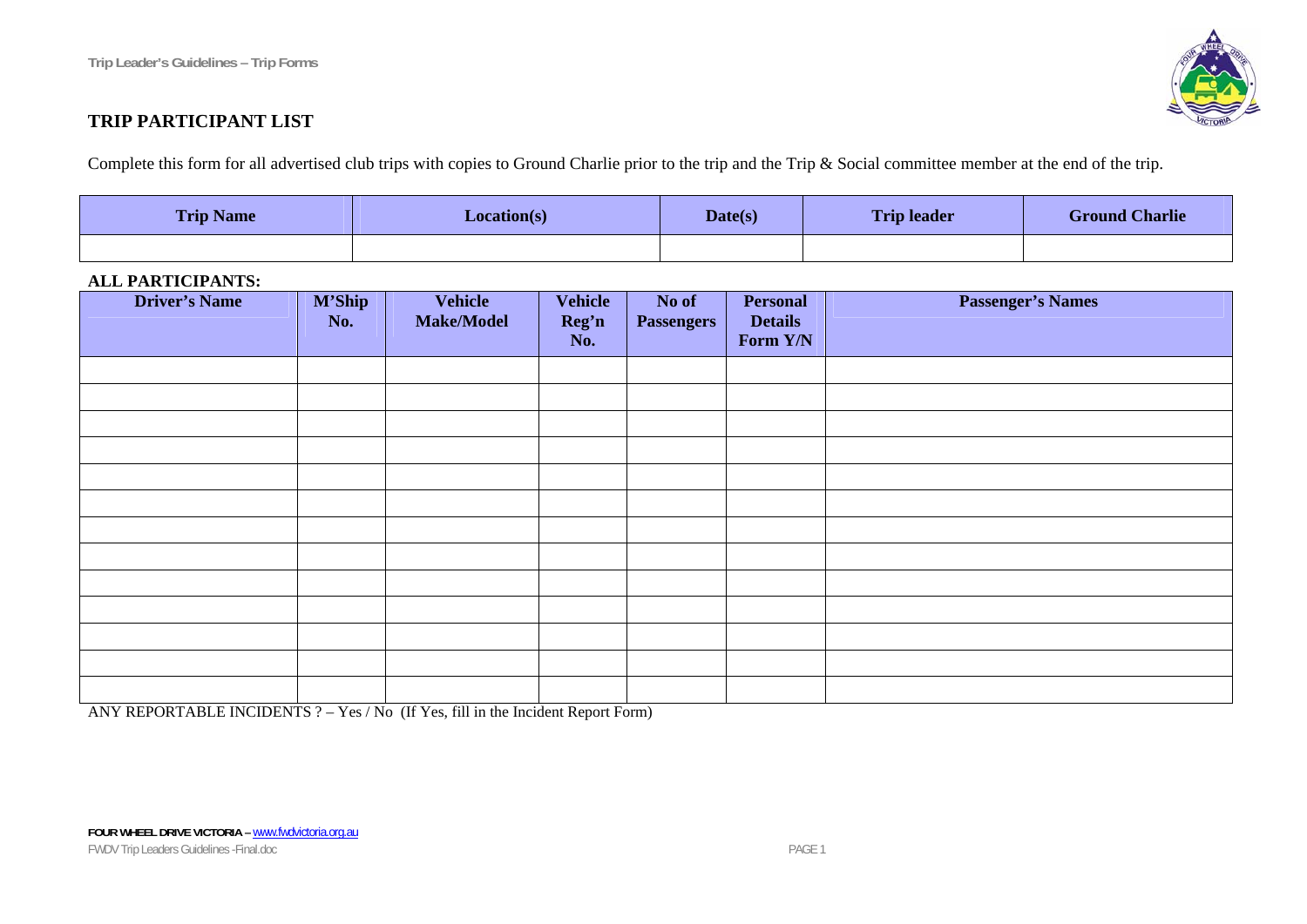

# **TEMPORARY MEMBER - TRIP PARTICIPANT FORM**

*This form should be completed for all club trips when a temporary member or visitor participates / attends a Club trip either as a driver, driving his / her own vehicle or as a guest travelling in a member's vehicle. The form should be completed and payment made to the club well before the date of the trip. If this is not possible you should submit the completed and signed form to the Trip Leader together with your payment of \$11.00 PRIOR to commencement of the trip. This form covers either a single member, or all members of one family.*

|                                                                                                                                                                                                                                  | DESTINATION: NAME OF STRAINING CONTROL OF STRAINING CONTROL OF STRAINING CONTROL OF STRAINING CONTROL OF STRAINING CONTROL OF STRAINING CONTROL OF STRAINING CONTROL OF STRAINING CONTROL OF STRAINING CONTROL OF STRAINING CO |                                 |  |  |
|----------------------------------------------------------------------------------------------------------------------------------------------------------------------------------------------------------------------------------|--------------------------------------------------------------------------------------------------------------------------------------------------------------------------------------------------------------------------------|---------------------------------|--|--|
|                                                                                                                                                                                                                                  | TRIP LEADER: VALUE AND TRIP LEADER:                                                                                                                                                                                            |                                 |  |  |
| TEMPORARY MEMBER FEE \$11.00                                                                                                                                                                                                     |                                                                                                                                                                                                                                |                                 |  |  |
| TEMPORARY MEMBER INFORMATION                                                                                                                                                                                                     |                                                                                                                                                                                                                                |                                 |  |  |
| Name: Name: Name: Name: Name: Name: Name: Name: Name: Name: Name: Name: Name: Name: Name: Name: Name: Name: Name: Name: Name: Name: Name: Name: Name: Name: Name: Name: Name: Name: Name: Name: Name: Name: Name: Name: Name:    |                                                                                                                                                                                                                                |                                 |  |  |
| Address: Suburb: Suburb: Suburb: Suburb: Suburb: Suburb: Suburb: Suburb: Suburb: Suburb: Suburb: Suburb: Suburb                                                                                                                  |                                                                                                                                                                                                                                | Postcode:                       |  |  |
|                                                                                                                                                                                                                                  |                                                                                                                                                                                                                                |                                 |  |  |
| FAMILY MEMBER/s AS PASSENGERS: (Show name and relationship to the temporary member. For children show date of birth, non-<br>dependent children over the age of 18 are required to complete their own Temporary Membership Form) |                                                                                                                                                                                                                                |                                 |  |  |
| Name (in full)                                                                                                                                                                                                                   | Relationship                                                                                                                                                                                                                   | Date of Birth (for<br>children) |  |  |
|                                                                                                                                                                                                                                  |                                                                                                                                                                                                                                |                                 |  |  |
|                                                                                                                                                                                                                                  |                                                                                                                                                                                                                                |                                 |  |  |
|                                                                                                                                                                                                                                  |                                                                                                                                                                                                                                |                                 |  |  |
|                                                                                                                                                                                                                                  |                                                                                                                                                                                                                                |                                 |  |  |

| Vehic<br>Make: | Model: | oloui. | . |  |
|----------------|--------|--------|---|--|
|                |        |        |   |  |

**PERSONAL DETAILS:**

*Complete and sign separate Personal Details Form(s) and hand over to Trip Leader*

| expected to abide by our Rules and By-laws. If you are not familiar with our Rules or By-laws please ask the Trip Leader to explain them to |                                                                                                                                                 |                                                                                                          |                                                                                                                                                     |  |  |  |  |  |  |
|---------------------------------------------------------------------------------------------------------------------------------------------|-------------------------------------------------------------------------------------------------------------------------------------------------|----------------------------------------------------------------------------------------------------------|-----------------------------------------------------------------------------------------------------------------------------------------------------|--|--|--|--|--|--|
| you, or to provide you with a copy to read.                                                                                                 |                                                                                                                                                 |                                                                                                          |                                                                                                                                                     |  |  |  |  |  |  |
|                                                                                                                                             | 2) If during the trip you are not confident, or do not wish to attempt any part, it is your responsibility to inform the Trip Leader.           |                                                                                                          |                                                                                                                                                     |  |  |  |  |  |  |
|                                                                                                                                             | 3) In the event of vehicle recovery, it is the vehicle owner's responsibility to approve recovery attachment points and, where safe, to perform |                                                                                                          |                                                                                                                                                     |  |  |  |  |  |  |
| the attachment.                                                                                                                             |                                                                                                                                                 |                                                                                                          |                                                                                                                                                     |  |  |  |  |  |  |
| 4) Safe driving practices must be adhered to at all times.                                                                                  |                                                                                                                                                 |                                                                                                          |                                                                                                                                                     |  |  |  |  |  |  |
| 5) You agree by signing this form that you are the holder of a Current Driving Licence.                                                     |                                                                                                                                                 |                                                                                                          |                                                                                                                                                     |  |  |  |  |  |  |
|                                                                                                                                             |                                                                                                                                                 |                                                                                                          | 6) If participating as a Driver on the trip, you agree that your vehicle is insurance to the appropriate level of cover to participate on the trip. |  |  |  |  |  |  |
|                                                                                                                                             |                                                                                                                                                 | 6) Whilst on this trip you will be covered by the Club's Public Liability & Personal Accident Insurance. |                                                                                                                                                     |  |  |  |  |  |  |
|                                                                                                                                             |                                                                                                                                                 | 7) Visitors may attend no more than ( ) trips / events as a Temporary Member prior to joining the Club.  |                                                                                                                                                     |  |  |  |  |  |  |
|                                                                                                                                             | insert number of trips                                                                                                                          |                                                                                                          |                                                                                                                                                     |  |  |  |  |  |  |
| <b>ACKNOWLEDGEMENT:</b>                                                                                                                     |                                                                                                                                                 |                                                                                                          |                                                                                                                                                     |  |  |  |  |  |  |
|                                                                                                                                             |                                                                                                                                                 |                                                                                                          |                                                                                                                                                     |  |  |  |  |  |  |
|                                                                                                                                             |                                                                                                                                                 | and also agree to abide by any directions or instructions given to me by the Trip Leader.                |                                                                                                                                                     |  |  |  |  |  |  |
|                                                                                                                                             |                                                                                                                                                 |                                                                                                          |                                                                                                                                                     |  |  |  |  |  |  |
|                                                                                                                                             |                                                                                                                                                 |                                                                                                          |                                                                                                                                                     |  |  |  |  |  |  |
|                                                                                                                                             |                                                                                                                                                 |                                                                                                          |                                                                                                                                                     |  |  |  |  |  |  |
| <b>RECEIPT:</b>                                                                                                                             |                                                                                                                                                 |                                                                                                          |                                                                                                                                                     |  |  |  |  |  |  |
| Received the sum of Eleven Dollars as a Temporary Membership fee:                                                                           |                                                                                                                                                 |                                                                                                          |                                                                                                                                                     |  |  |  |  |  |  |
|                                                                                                                                             |                                                                                                                                                 |                                                                                                          |                                                                                                                                                     |  |  |  |  |  |  |
|                                                                                                                                             |                                                                                                                                                 |                                                                                                          |                                                                                                                                                     |  |  |  |  |  |  |
|                                                                                                                                             |                                                                                                                                                 |                                                                                                          |                                                                                                                                                     |  |  |  |  |  |  |
|                                                                                                                                             |                                                                                                                                                 |                                                                                                          |                                                                                                                                                     |  |  |  |  |  |  |
|                                                                                                                                             | $\mathbf{r}$ , and $\mathbf{r}$ and $\mathbf{r}$ and $\mathbf{r}$ and $\mathbf{r}$ and $\mathbf{r}$ and $\mathbf{r}$ and $\mathbf{r}$           |                                                                                                          | DAOF 0                                                                                                                                              |  |  |  |  |  |  |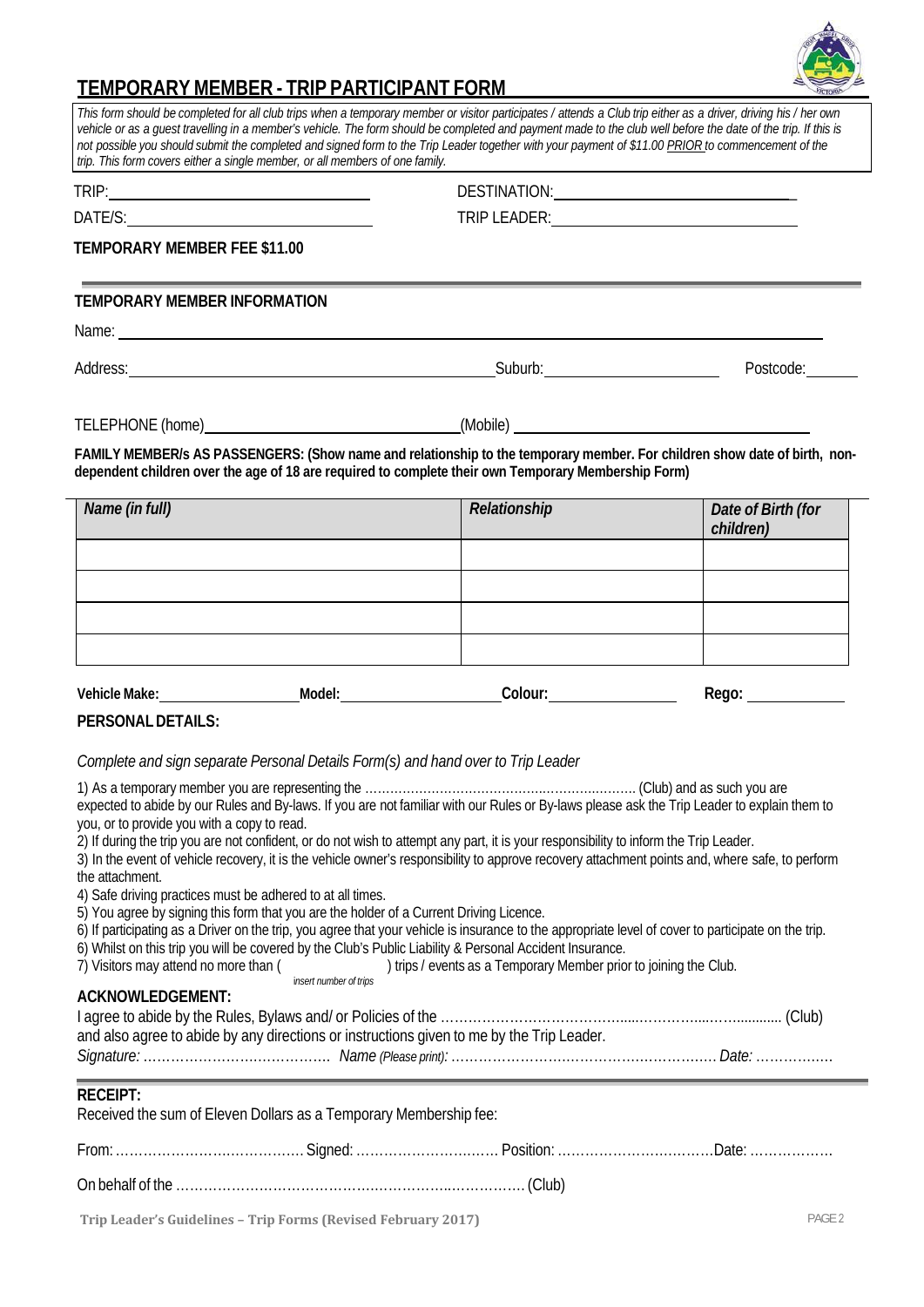

### **PERSONAL DETAILS FORM**

The details below are very important in the event of an accident or personal injury. Please fill in correctly and completely.

| NAME:                                     |                                                                                                                                                            |                           |
|-------------------------------------------|------------------------------------------------------------------------------------------------------------------------------------------------------------|---------------------------|
| <b>ADDRESS:</b>                           | <u> 1989 - Johann Barn, amerikansk politiker (</u>                                                                                                         | POSTCODE:                 |
| PHONE NUMBERS:                            |                                                                                                                                                            | D.O.B.                    |
| <b>NEXT OF KIN NAME</b><br>(Not on Trip): |                                                                                                                                                            |                           |
| <b>ADDRESS:</b>                           | <u> 1989 - Johann Barn, mars ar breithinn ar breithinn ar breithinn ar breithinn ar breithinn ar breithinn ar br</u>                                       | POSTCODE:                 |
| PHONE NUMBERS:                            |                                                                                                                                                            |                           |
| <b>DOCTOR NAME:</b>                       |                                                                                                                                                            |                           |
| <b>ADDRESS:</b>                           |                                                                                                                                                            | PHONE:                    |
| <b>MEDICARE NO:</b>                       |                                                                                                                                                            | PRIVATE HEALTH INSURANCE: |
| <b>AMBULANCE NO:</b>                      | <b>INSURER:</b>                                                                                                                                            |                           |
| <b>BLOOD TYPE:</b>                        | <b>MEMBER NO:</b>                                                                                                                                          |                           |
|                                           | Do you want to be treated as a Private Patient? $Y / N$ (Please Circle)<br>If NO, Private Health Insurance details should not be passed to the authorities |                           |
| <b>MEDICATION:</b>                        |                                                                                                                                                            |                           |
| <b>KNOWN ALLERGIES:</b>                   | <u> Alexandria de la contrada de la contrada de la contrada de la contrada de la contrada de la contrada de la c</u>                                       |                           |
| <b>OTHER:</b>                             |                                                                                                                                                            |                           |
|                                           |                                                                                                                                                            |                           |
|                                           |                                                                                                                                                            |                           |
|                                           |                                                                                                                                                            |                           |

This personal information form should be placed in a sealed envelope with your name on the front. The envelope should be carried in the vehicle along with envelopes for each person travelling in the vehicle. Please keep in the glove box or centre console.

One (1) sealed copy should also be handed over to the Trip Leader. Envelope should be returned to the participants after the trip for re-use on the next trip.

**Signature: \_\_\_\_\_\_\_\_\_\_\_\_\_\_\_\_\_\_\_\_\_\_\_\_\_\_\_\_\_\_\_\_\_\_\_\_\_\_\_\_\_\_\_\_Date:\_\_\_\_\_\_\_\_\_\_\_\_\_\_\_\_\_\_\_\_\_\_**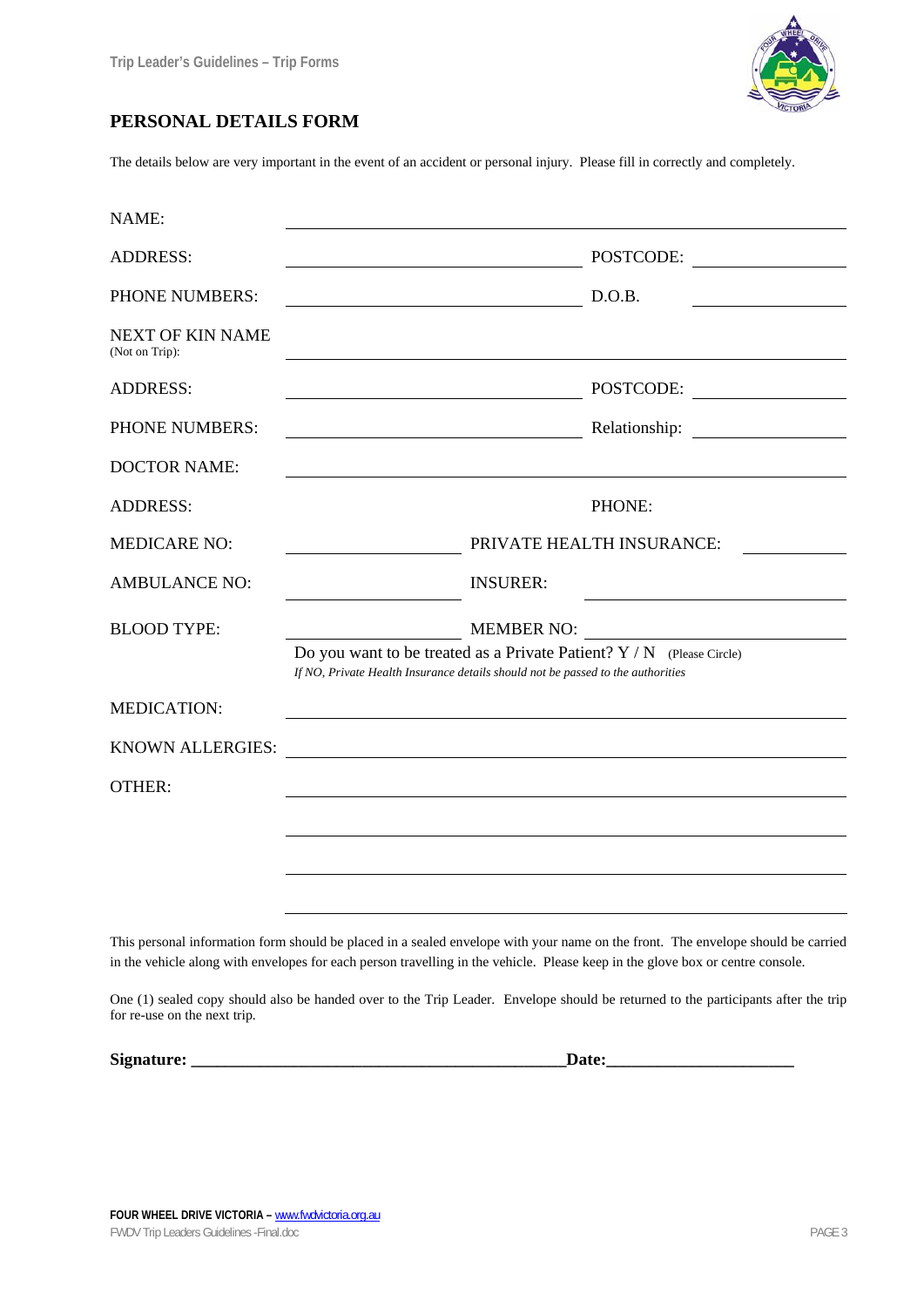

### **TRIP INCIDENT REPORT**

This form is required to record any 'reportable incident' occurring during the trip. An incident can involve the Club group or the general public. Examples of 'reportable incidents' are: bodily injury, sexual harassment, any personal grievance, racial discrimination or property damage to vehicles or private property.

| DATE & TIME OF REPORT:                         |                                                                                                                                                                                                                                                                                                                                      |
|------------------------------------------------|--------------------------------------------------------------------------------------------------------------------------------------------------------------------------------------------------------------------------------------------------------------------------------------------------------------------------------------|
| <b>SUBMITTED BY:</b>                           | <b>MEMBER NO:</b>                                                                                                                                                                                                                                                                                                                    |
| <b>CONTACT DETAILS</b>                         | (If not a Club member)<br><u> 1989 - Johann Stoff, Amerikaansk politiker (</u>                                                                                                                                                                                                                                                       |
| DATE OF INCIDENT:                              |                                                                                                                                                                                                                                                                                                                                      |
| <b>LOCATION:</b>                               |                                                                                                                                                                                                                                                                                                                                      |
| <b>DESCRIPTION OF</b><br><b>INCIDENT:</b>      |                                                                                                                                                                                                                                                                                                                                      |
|                                                |                                                                                                                                                                                                                                                                                                                                      |
|                                                |                                                                                                                                                                                                                                                                                                                                      |
| <b>WITNESS NAMES &amp;</b><br><b>ADDRESSES</b> | 1)<br><u> 1980 - Johann Barbara, martxa amerikan personal (h. 1980).</u><br>2)<br><u> 1980 - Johann Barn, mars ann an t-Amhain Aonaich an t-Aonaich an t-Aonaich ann an t-Aonaich ann an t-Aonaich</u><br><u> 1980 - Johann Barn, mars ar breithinn ar chomhair an t-Alban ann an t-Alban ann an t-Alban ann an t-Alban an</u><br>3) |
| <b>WITNESS STATEMENTS:</b>                     | <u> 1989 - Johann Barbara, marka a shekara tsa 1989 - An tsa 1989 - An tsa 1989 - An tsa 1989 - An tsa 1989 - An</u>                                                                                                                                                                                                                 |
|                                                |                                                                                                                                                                                                                                                                                                                                      |
|                                                |                                                                                                                                                                                                                                                                                                                                      |
|                                                |                                                                                                                                                                                                                                                                                                                                      |
|                                                |                                                                                                                                                                                                                                                                                                                                      |
|                                                |                                                                                                                                                                                                                                                                                                                                      |
|                                                | Date:                                                                                                                                                                                                                                                                                                                                |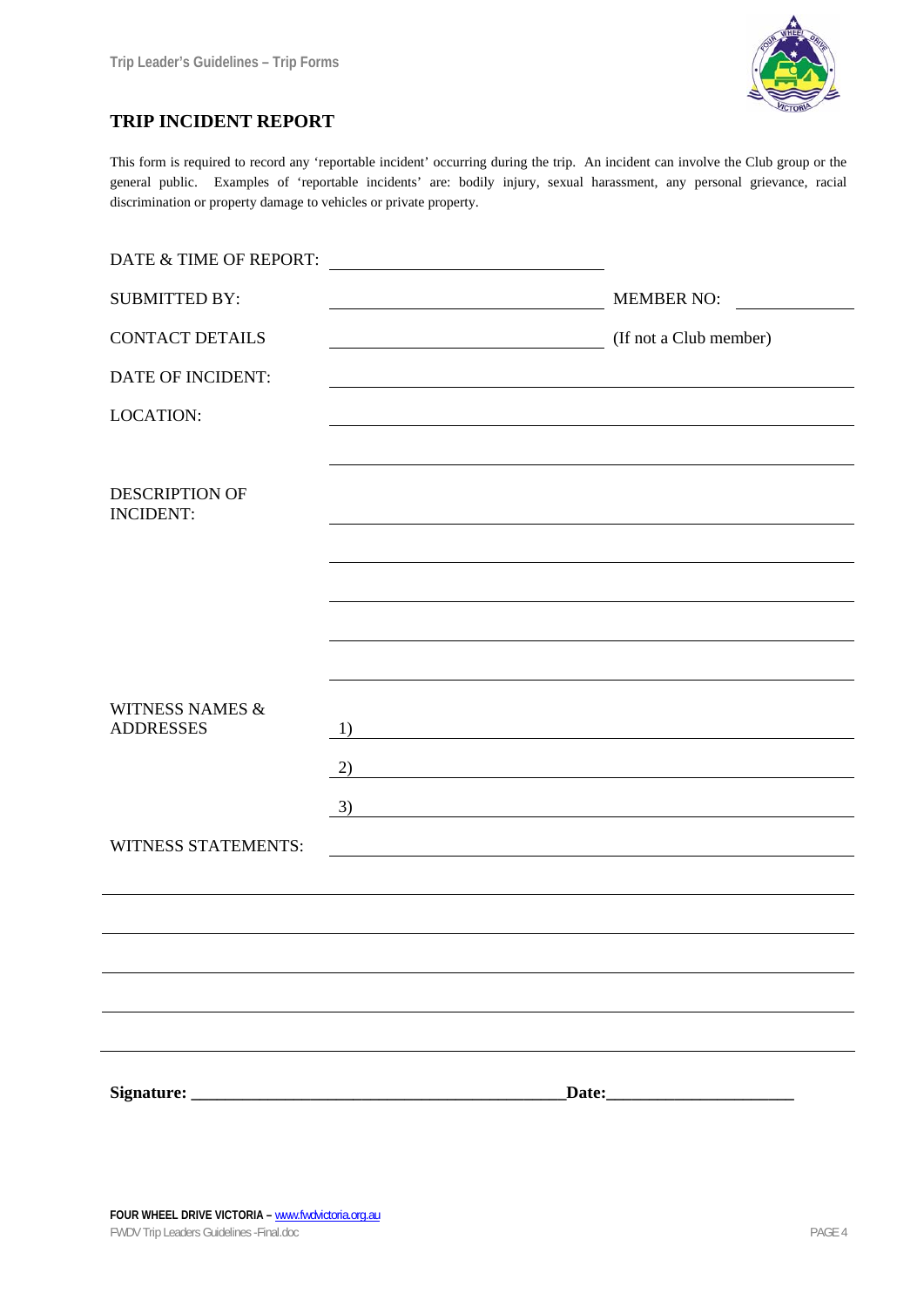

# **ACCIDENT REPORT FORM**

| DATE & TIME OF REPORT:         |                                                              |                                                      |  |  |
|--------------------------------|--------------------------------------------------------------|------------------------------------------------------|--|--|
| <b>SUBMITTED BY:</b>           |                                                              | <b>MEMBER NO:</b>                                    |  |  |
| TEL:                           | (W)                                                          | (AH)                                                 |  |  |
| <b>DRIVER'S NAME:</b>          |                                                              |                                                      |  |  |
| <b>DRIVER'S ADDRESS:</b>       |                                                              | <b>MEMBER NO:</b>                                    |  |  |
| TEL:                           | (W)                                                          | (AH)<br><u> 1989 - Andrea Andrew Maria (b. 1989)</u> |  |  |
| DATE & TIME OF INCIDENT:       | DATE:                                                        | TIME:                                                |  |  |
| <b>EXACT LOCATION:</b>         |                                                              |                                                      |  |  |
| (Street / Crossroads / Suburb) |                                                              |                                                      |  |  |
| <b>WEATHER CONDITIONS:</b>     |                                                              |                                                      |  |  |
| <b>TRAFFIC LIGHTS:</b>         | RED / YELLOW / GREEN Facing me before I entered intersection |                                                      |  |  |
| (Circle each if applicable)    | RED / YELLOW / GREEN Facing me as I entered intersection     |                                                      |  |  |
|                                | RED / YELLOW / GREEN at the time of the collision            |                                                      |  |  |
| TRAFFIC SIGNS: (If applicable) | <u> 1989 - Johann Stein, fransk politik (f. 1989)</u>        |                                                      |  |  |
|                                | WHAT WAS THE SPEED OF THE FIRST VEHICLE BEFORE IMPACT?       |                                                      |  |  |
|                                | WHAT WAS THE SPEED OF THE SECOND VEHICLE BEFORE IMPACT?      |                                                      |  |  |
| DESCRIBE THE ACCIDENT:         |                                                              |                                                      |  |  |
|                                |                                                              |                                                      |  |  |
|                                |                                                              |                                                      |  |  |
|                                |                                                              |                                                      |  |  |
|                                |                                                              |                                                      |  |  |
|                                |                                                              |                                                      |  |  |
|                                |                                                              |                                                      |  |  |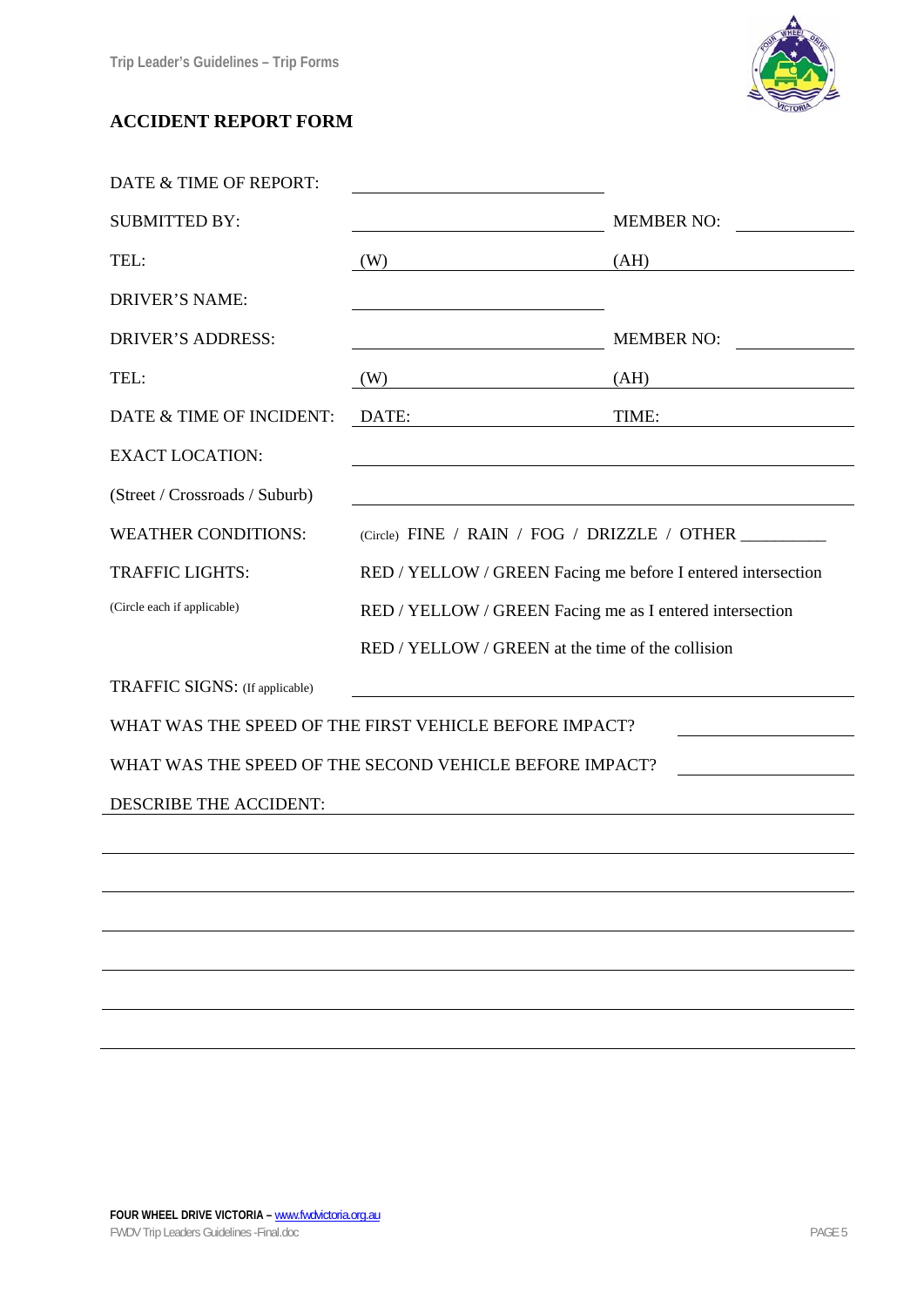

# **ACCIDENT REPORT FORM – Continued.**

## **DETAILS OF OTHER VEHICLES**

| YOUR VEHICLE REG NO         |                | MAKE                                                        | <b>MODEL</b>                                           |  |  |  |  |  |
|-----------------------------|----------------|-------------------------------------------------------------|--------------------------------------------------------|--|--|--|--|--|
| DRIVER'S NAME               |                |                                                             |                                                        |  |  |  |  |  |
| ADDRESS                     |                |                                                             |                                                        |  |  |  |  |  |
| TEL: $(W)$                  |                |                                                             |                                                        |  |  |  |  |  |
| <b>OWNER'S DETAILS NAME</b> |                | <u> 1989 - Johann Stoff, Amerikaansk politiker († 1908)</u> |                                                        |  |  |  |  |  |
|                             |                |                                                             |                                                        |  |  |  |  |  |
| TEL: $(W)$                  |                |                                                             | (AH)                                                   |  |  |  |  |  |
|                             |                |                                                             |                                                        |  |  |  |  |  |
|                             |                | 2ND VEHICLE REG NO MAKE                                     | MODEL                                                  |  |  |  |  |  |
| ADDRESS                     |                |                                                             |                                                        |  |  |  |  |  |
| TEL: $(W)$                  |                |                                                             | $(AH) \qquad \qquad \qquad \overbrace{\qquad \qquad }$ |  |  |  |  |  |
| <b>OWNER'S DETAILS NAME</b> |                | <u> 1989 - Andrea Andrew Maria (h. 1989).</u>               |                                                        |  |  |  |  |  |
|                             |                |                                                             |                                                        |  |  |  |  |  |
| TEL: $(W)$                  |                |                                                             | $(AH)$                                                 |  |  |  |  |  |
|                             |                |                                                             |                                                        |  |  |  |  |  |
|                             | WITNESS - NAME |                                                             |                                                        |  |  |  |  |  |
|                             |                |                                                             |                                                        |  |  |  |  |  |
| TEL: $(W)$                  |                |                                                             | (AH)                                                   |  |  |  |  |  |
|                             |                |                                                             |                                                        |  |  |  |  |  |

### **DIAGRAM OF ACCIDENT SCENE**

If necessary, attach more details.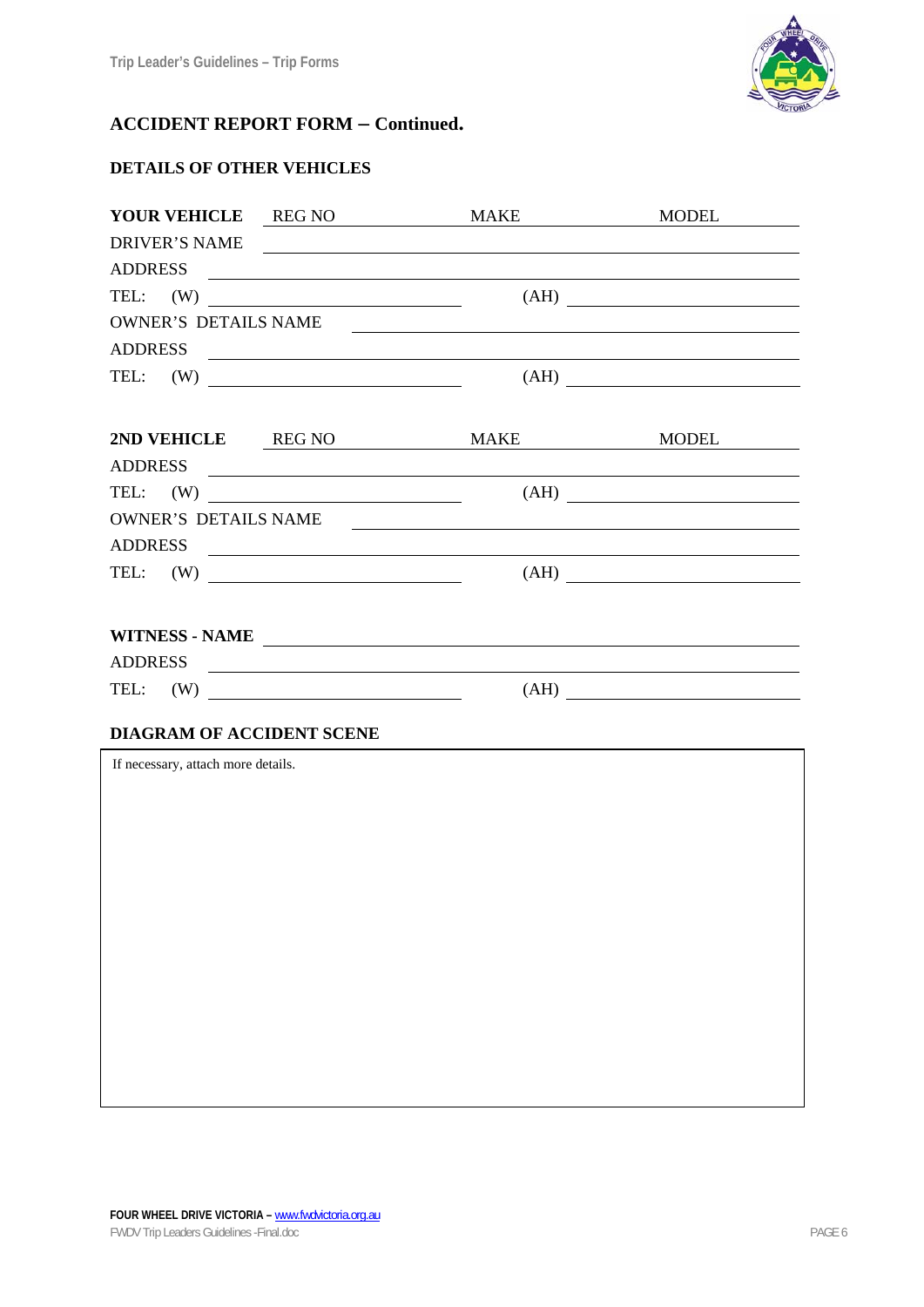

#### **4WD ACCIDENT SURVEY FORM**

Please complete or CIRCLE appropriate boxes – provide additional comments if necessary and forward completed form to FWDV.

| <b>4WD CLUB REPORTING:</b>                                                       |                                                  |  |       |  |
|----------------------------------------------------------------------------------|--------------------------------------------------|--|-------|--|
| DATE & TIME OF INCIDENT: DATE:                                                   |                                                  |  | TIME: |  |
| ACCIDENT LOCATION:                                                               |                                                  |  |       |  |
| DRIVER AGE: _________YRS DRIVER SEX: M / F INJURIES: Y / N                       |                                                  |  |       |  |
| 4WD DRIVER TRAINING: NIL / PROFICIENCY / ADVANCED / OTHER                        |                                                  |  |       |  |
| <b>MAKE OF VEHICLE:</b>                                                          | MODEL:                                           |  |       |  |
|                                                                                  | OTHER VEHICLES INVOLVED: 4WD / 2WD / N/A / OTHER |  |       |  |
|                                                                                  |                                                  |  |       |  |
| AREA: METROPOLITAN / RURAL / OUTBACK / HIGH COUNTRY (Circle Appropriate)         |                                                  |  |       |  |
| <b>ROAD/TRACK CONDITIONS:</b> (Circle Appropriate)                               |                                                  |  |       |  |
| INTERSECTION / DIVIDED ROAD / SEALED ROAD / GRAVEL ROAD                          |                                                  |  |       |  |
| MUD / ROCK\SHALE / MARKED TRACK / UNMARKED TRACK                                 |                                                  |  |       |  |
| CURVE / WINDING ROAD / RUTTED / CORRUGATIONS / WATER CROSSING                    |                                                  |  |       |  |
| ROADWORKS / OFF-CAMBER SECTION / STEEP SECTION / STRAIGHT SECTION                |                                                  |  |       |  |
| <b>WEATHER CONDITIONS:</b> (Circle Appropriate)                                  |                                                  |  |       |  |
| DRY / WET / RAINING / ICE\FROST / SNOW / STRONG WIND / DUST / GLARE              |                                                  |  |       |  |
| <b>TYPE OF TYRES FITTED TO VEHICLE:</b> (Circle Appropriate)                     |                                                  |  |       |  |
| ROAD TYRES / ALL TERRAIN / MUD TERRAIN / OTHER _________________________________ |                                                  |  |       |  |
|                                                                                  |                                                  |  |       |  |
| <b>VEHICLE MODIFICATIONS:</b> (Circle Appropriate)                               |                                                  |  |       |  |
| BULLBAR FITTED / BODY LIFT / SUSPENSION LIFT / WINCH FITTED                      |                                                  |  |       |  |
| DIFF LOCKS - REAR / DIFF LOCKS - FRONT                                           |                                                  |  |       |  |
| <b>TYPE OF ACCIDENT:</b> (Circle Appropriate)                                    |                                                  |  |       |  |
| SNATCH STRAP / WINCH / TOWING / DRIVER ERROR / MECHANICAL FAILURE / LOAD SHIFT   |                                                  |  |       |  |
| <b>ADDITIONAL COMMENTS:</b>                                                      |                                                  |  |       |  |
|                                                                                  |                                                  |  |       |  |